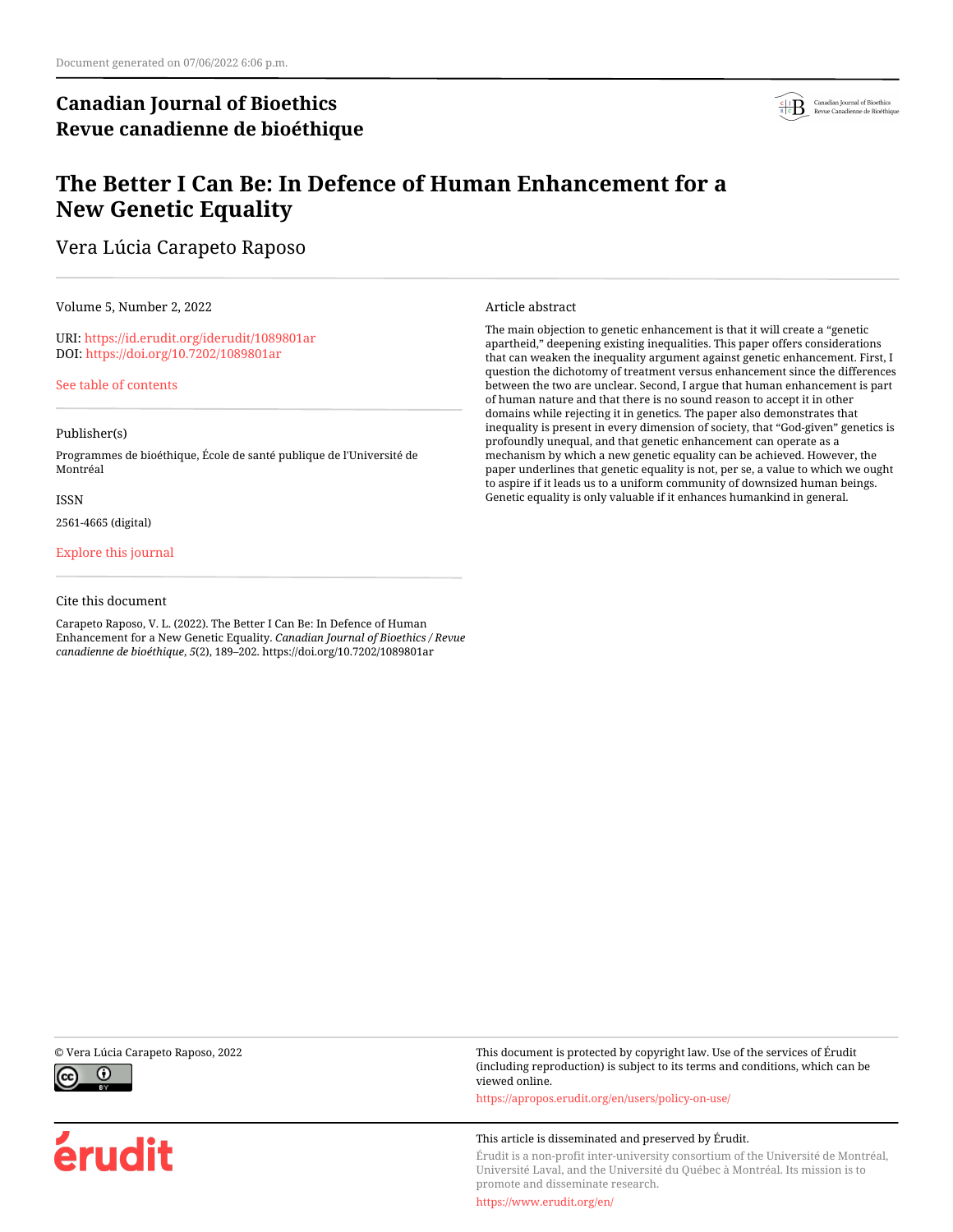

# **TÉMOIGNAGE / PERSPECTIVE The Better I Can Be: In Defence of Human Enhancement for a New Genetic Equality**

Vera Lúcia Carapeto Raposo<sup>a,b</sup>

La principale objection à l'amélioration génétique est qu'elle The main objection to genetic enhancement is that it will create créera un "apartheid génétique", aggravant les inégalités a "genetic apartheid," deepening existing inequalities. This existantes. Cet article met en lumière des considérations qui paper offers considerations that can weaken the inequality peuvent affaiblir l'argument de l'inégalité contre l'amélioration argument against genetic enhancement. First, I question the génétique. Tout d'abord, je remets en question la dichotomie dichotomy of treatment versus enhancement since the entre traitement et amélioration, car les différences entre les differences between the two are unclear. Second, I argue that deux ne sont pas claires. Deuxièmement, je démontre que human enhancement is part of human nature and that there is l'amélioration humaine fait partie de la nature humaine et qu'il no sound reason to accept it in other domains while rejecting it n'y a aucune raison valable de l'accepter dans d'autres in genetics. The paper also demonstrates that inequality is domaines tout en la rejetant en génétique. L'article démontre present in every dimension of society, that "God-given" genetics également que l'inégalité est présente dans toutes les is profoundly unequal, and that genetic enhancement can dimensions de la société, que la génétique "divine" est operate as a mechanism by which a new genetic equality can profondément inégale et que l'amélioration génétique peut be achieved. However, the paper underlines that genetic fonctionner comme un mécanisme permettant d'atteindre une equality is not, per se, a value to which we ought to aspire if it nouvelle égalité génétique. Toutefois, l'article souligne que leads us to a uniform community of downsized human beings. l'égalité génétique n'est pas, en soi, une valeur à laquelle aspirer Genetic equality is only valuable if it enhances humankind in si elle nous conduit à une communauté uniforme d'êtres general. humains réduits. L'égalité génétique n'a de valeur que si elle améliore l'humanité en général.

#### **Résumé Abstract**

#### **Mots-clés Keywords**

amélioration de l'homme, droit, génétique, discrimination human enhancement, law, genetics, discrimination

#### **Affiliations**

<sup>a</sup> Faculty of Law, University of Macau, Macau, China **b Faculty of Law, Coimbra University, Coimbra, Portugal Correspondance / Correspondence:** Vera Lúcia Carapeto Raposo, [vera@fd.uc.pt](mailto:vera@fd.uc.pt)

#### **INTRODUCTION**

This paper will tackle one of the most commonly invoked arguments against genetic enhancement: the purported violation of the principle of equality (there are other arguments against gene editing (1) but they will not be discussed in the paper). First, I analyse the concept of genetic enhancement to distinguish it from related realities. Genetic enhancement should not be confused with other forms (medical and non-medical) of enhancement, as they have different modus operandi. Likewise, genetic enhancement must be distinguished from therapeutic genetic interventions due to their different aims. In the latter case the dividing line is blurred, and this paper will highlight the problematic nature of the distinction. As this paper is focused on the principle of equality, I use this principle to differentiate treatment from enhancement and unpack the notions of equality of results and equality of opportunities.

After having established an operative concept of 'genetic enhancement,' the paper will address the possible ways in which it can foster violations of the principle of equality; it will distinguish discrimination in access to opportunities from discrimination in outcomes. Problems arise even before the use of genetic enhancing technologies, because not everyone can have equal access. Even if questions of access and funding are settled, the problem persists because of the potentially discriminatory outcomes of these genetic interventions. Such outcomes relate to the classification of human features as absolute goods or as positional goods, leading to a discussion of these concepts and their application to the domain of genetic intervention.

Once the arguments against gene editing are articulated, their limitations are explained by highlighting some basic facts about genetics and equality. These are counterarguments aimed to show that the relation between these two concepts is not as contradictory as is usually represented. Moreover, I will argue that genetic enhancement can serve as a mechanism to promote genetic equality, when properly used. My intention is not to glorify the concept of genetic equality – on the contrary, I highlight some of the limitations of this concept and point the way to further discussion.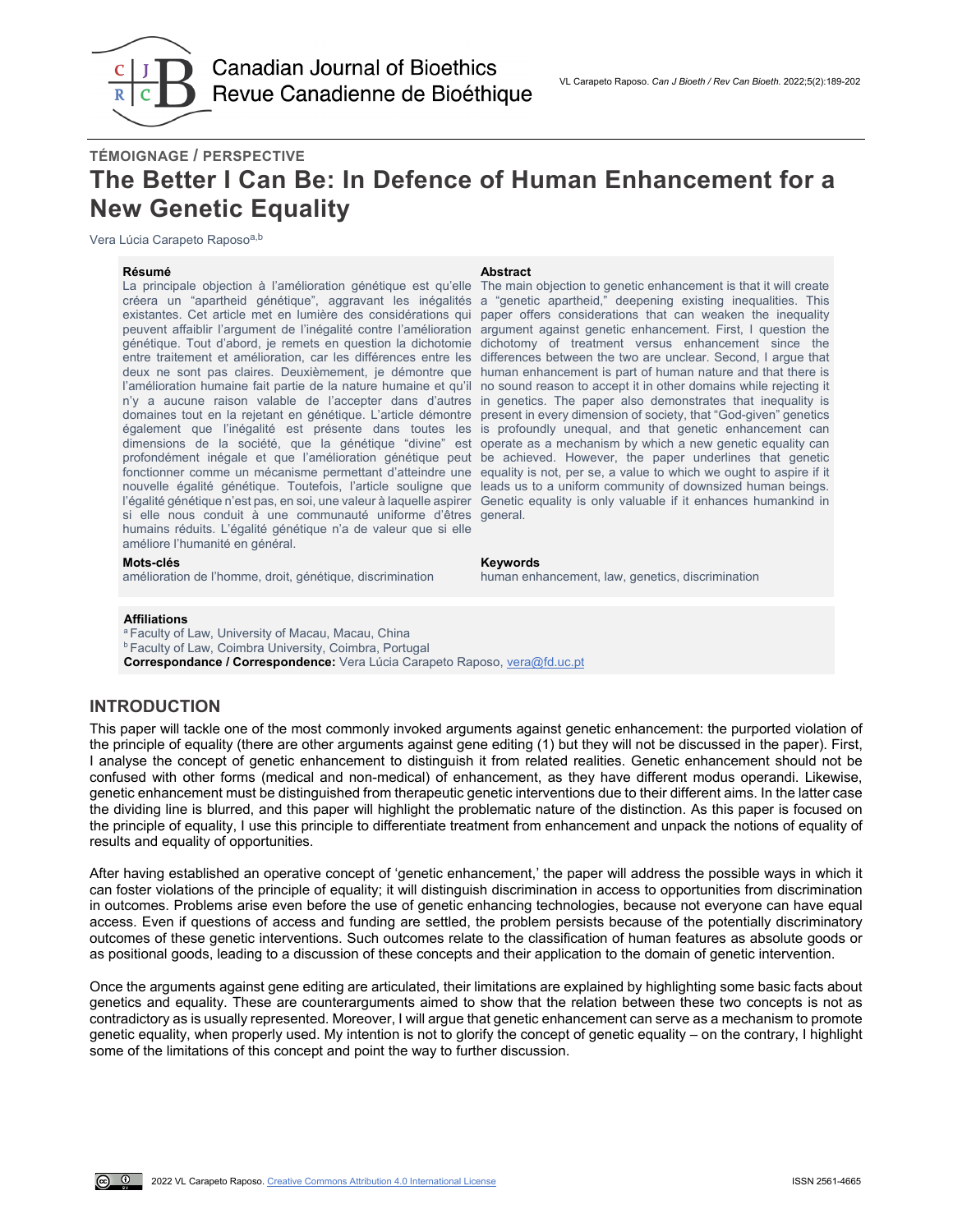# **GENETIC ENHANCEMENT**

#### **Genetic enhancement and other forms of enhancement**

Almost every human feature can be improved, and almost everyone wants to be improved, genetically or otherwise, as this is intrinsic to human nature. This basic statement has many implications. First, it is important to understand what counts as enhancement. The obvious response is something that will make us better – although enhancement can also make us worse in some respects (2) – but beyond this conclusion, the rest is blurred. For instance, suppose there is a genetic trait that allows a person to operate normally with only a few hours of sleep (3). Is this an advantage? It might only be relevant to people who need to be alert for many hours. Furthermore, the qualifications of 'good' and 'bad' features are neither timeless (in the past, society did not consider women's intelligence important, while today it does) nor universal (in some cultures, a higher percentage of body fat may be considered beautiful, while in others thinner is considered better). Thus, what we consider enhancement could be viewed negatively in different parts of the world or in a different time (4).

The idea of enhancement has negative connotations due to its connection with eugenics (5-6). The understanding of what eugenics is has varied throughout history, but in modern times it is intimately connected to discrimination and hierarchization of human life, i.e., racism, sexism, and ableism (7). Eugenics and consequently enhancement – although they may or may not be different concepts (8-9) – is justly treated with suspicion (10). Nonetheless, enhancement is a natural fact of life. We arguably try to enhance ourselves all the time, though not through genetics: we take pills to improve our concentration, undergo liposuction to lose weight, we read and go to the gym. Biomedical and non-biomedical enhancement are two types of medical enhancement,<sup>[1](#page-2-0)</sup> and the latter is highly valued in society; indeed, those who do not enhance themselves may be classified as lazy. None of these enhancements are forbidden, as this would be considered unfair state intrusion into private life. In contrast, genetic enhancement is usually banned, and no constitutional constraints have been argued against this prohibition (11-14). This practice is regularly criticized, and its supporters are sometimes accused of "playing God" (15-17).

Genetic enhancement is the process by which an organism's DNA is added to, deleted from, or otherwise changed (18) using gene editing, which is a precise form of genetic engineering (19). The real differences between genetic and non-genetic enhancement remain to be determined. One seems to be the supposed irreversibility of genetic enhancement (20), while nongenetic enhancement can be reversed. However, some forms of the latter cannot be undone. For instance, if someone learns a new language, they cannot simply forget it, and this is also the case for any new expertise acquired (11,21). Another commonly argued difference relates to risk: non-genetic enhancement is considered safe, while genetic enhancement is considered risky (16,22). However, the difference in this regard lies in the level of development of the involved practices, and it is important to consider that genetic enhancement is a recent development in the scientific world. If the scientific community invests in research in this field, gene editing (the safest and more efficient type of genetic intervention) may well become as safe as other procedures (medical and non-medical) that are now frequently used for self-improvement. Furthermore, commonly accepted non-genetic enhancements can present risks; for instance, Roberts (13) points out that the use of mobile phones is sometimes linked to infertility risks.

### **Therapeutic and non-therapeutic genetic interventions**

Within genetic interventions a distinction is commonly made between therapeutic and non-therapeutic genetic interventions based on their different ethical and legal assessments. Article 13 of the *Convention for the Protection of Human Rights and Dignity of the Human Being with regard to the Application of Biology and Medicine* (CHRBm) (23), titled 'Interventions on the Human Genome,' states that "An intervention seeking to modify the human genome may only be undertaken for preventive, diagnostic or therapeutic purposes and only if its aim is not to introduce any modification in the genome of any descendants." The Explanatory Report of the Convention states in paragraph 89:

The progress of science, in particular in knowledge of the human genome and its application, has raised very positive perspectives, but also questions and even great fears. Whilst developments in this field may lead to great benefit for humanity, misuse of these developments may endanger not only the individual, but the species itself. The ultimate fear is of intentional modification of the human genome so as to produce individuals or entire groups endowed with particular characteristics and required qualities. In Article 13, the Convention provides the answer to these fears in several ways.

According to the CHRBm (a view consistent with the common understanding), the acceptance of these types of interventions largely depends on their connection with health. When an intervention only aims to improve performance in certain activities – sports (24), intellectual tasks – it becomes far more controversial. It has been argued that genetic therapies aimed at combatting medical conditions that put someone in a more difficult position in relation to everyone else should be authorized, while genetic interventions unrelated to health and that seek to improve the species by making people better, faster, and stronger should be forbidden. Thus, it is crucial to distinguish between treatment and improvement. But as I will argue, this distinction is extremely unclear (25), and apart from a few clear examples the vast majority of situations fall within a grey area.

<span id="page-2-0"></span>l <sup>1</sup> 'Biomedical enhancement' is a term that will be used to refer to forms of enhancement that use medicine but not genetic technologies; in contrast, 'non-biomedical enhancement' will be used to refer to forms of enhancement unrelated to medical and scientific procedures.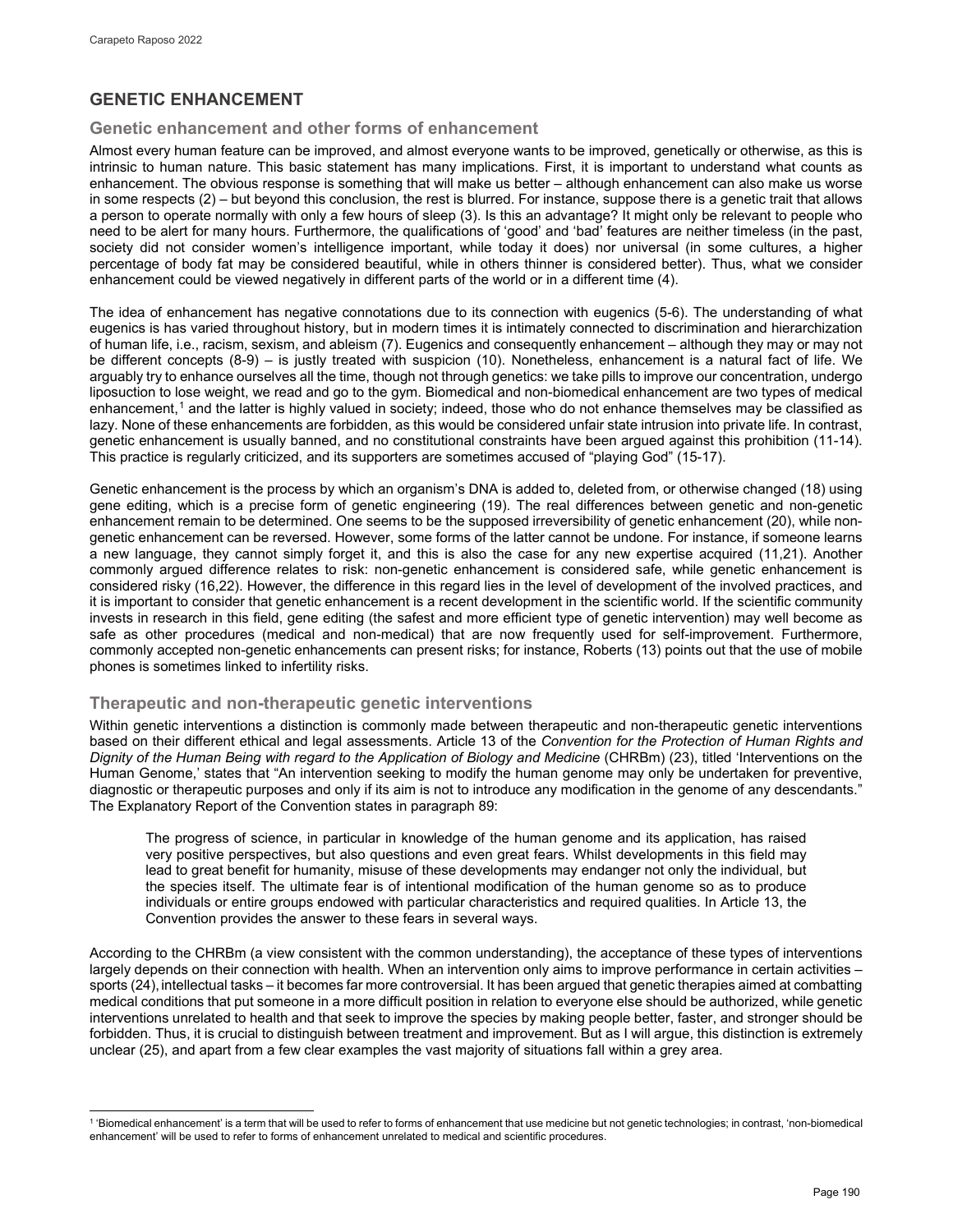# **ENHANCEMENT VERSUS TREATMENT**

#### **Possible distinction criteria**

It is not clear when the modification of certain features can be considered enhancement (26-28). If we reduce or abolish an existing feature, is this enhancement? What if we prevent violent behaviours? The difficulty in defining enhancement is closely connected with the difficulty in defining the concept of 'disease' and differentiating it from a 'particularity,' but these distinctions are crucial for our discussion.

Norman Daniels defines disease as a deviation from the natural functional organization of a typical member of the species; thus, every intervention that goes behind what is typical of the species is enhancement (29). According to Daniels and Sabin, the distinctive criterion is the existence of a disability (that requires a treatment) or, conversely, the improvement of the normal functioning (30) of the human species. In the words of Daniels (31, p.309), "[t]he treatment-enhancement distinction draws a line between services or interventions meant to prevent or cure (or otherwise ameliorate) conditions that we view as diseases or disabilities and interventions that improve a condition that we view as a normal function or feature of members of our species." That is, based on the criterion of purpose, we can say that a treatment is designed to cure health problems generated by illnesses and incapacities, whereas improvement is conducted on individuals considered 'normal' (whatever that may be). In short, everything depends on whether the situation is pathological (32-34). This criterion has obvious merits, but it presents some blurred lines regarding the difficulty (or even impossibility) of establishing the concepts of health and disease (35), as well as in defining what is meant by the "normal functioning of the human species."

Consider an example of two children, both of extremely short stature, one because of a hormone deficiency and the other due to genes (i.e., the parents are also very short). Although their actual situations are similar and both may face difficulties in daily life due to their height, only the first would be a candidate for genetic therapy because of the recognized illness based on hormonal malfunctions (32,36); i.e., only the one suffering from a hormone deficiency requires a treatment to reset the "normal functioning of the human species." As for the other, any intervention will be considered enhancement and probably rejected. Even disregarding gene editing, this dilemma stands in relation to the use of hormonal treatments for children that are shorter than average, either because they have a hormonal dysfunction (this would be a treatment) or because they are shorter due to their genetic heritage (this would be an enhancement).

Another example is provided by Buchanan (11): a person who has a normal capacity to deal with radiation lives in a location with severe radiation, and it is therefore necessary to make this person more resistant to radiation and better able to maintain their human functions. In such a case, would restoring the basic human functions be categorised as an improvement or a treatment?

### **Genetic interventions, health and disease**

Just because a genetic intervention is related to health and disease does not necessarily mean that it is therapeutic (37). Examples of genetic interventions that are not therapeutic, but are still health related, include increasing tolerance to particular foods or environments, slowing cognitive decline or muscle wasting associated with aging, increasing longevity, or altering mental attributes. Furthermore, it has been debated whether a therapeutic intervention requires an existing pathology or if it can have a preventive nature. Acceptance of a restrictive criterion implies that only modifications targeting an actual medical condition that a person has at that moment are therapeutic (e.g., if the person suffers from cystic fibrosis and the gene editing aims to cure it). According to this perspective, excluded from the category of therapeutic actions are those interventions that are not curative at the present – even though they may aim to benefit future health. This is the case with gene editing to provide resistance to communicable diseases (38). As a health-related enhancement (39) it would have decisive effects on public health, because increasing our immunity would decrease the number of people infected in the future, thus decreasing health care expenditures (40).

It is worth noting that these interventions in the genetic framework are the equivalent of vaccination. It is debatable whether vaccines ought to be characterised as improvements (13,31,41) or as treatments (32). If we consider genetic interventions that increase human resistance to disease as forms of enhancement, then vaccines are also enhancements because their aim is to make our bodies immune to certain diseases that we do not have right now (note that these are state-imposed enhancements). Conversely, if we understand vaccines as treatments, we have to conclude that these kinds of genetic interventions are also therapeutic as there is no difference between strengthening the resistance of the human body through vaccines or through genetic interventions. Strictly speaking, these types of interventions are better classified as prevention. This understanding leads to the emergence of new concepts: *treatment*, *enhancement*, *prevention* and, eventually, *remediation*, a concept invoked by Walters and Palmer (39) to characterize interventions in cognitive ability designed to increase below average capacities to average ones. These are not mere theoretical labels, as everything classified as enhancement risks not being legally accepted, while the other categories may be. Vaccinations are health-related enhancements, commonly accepted in daily medical practice. The fact that this same goal – improvement of our immune system – might be achieved using genetic interventions should not change its legal and ethical appraisal (42).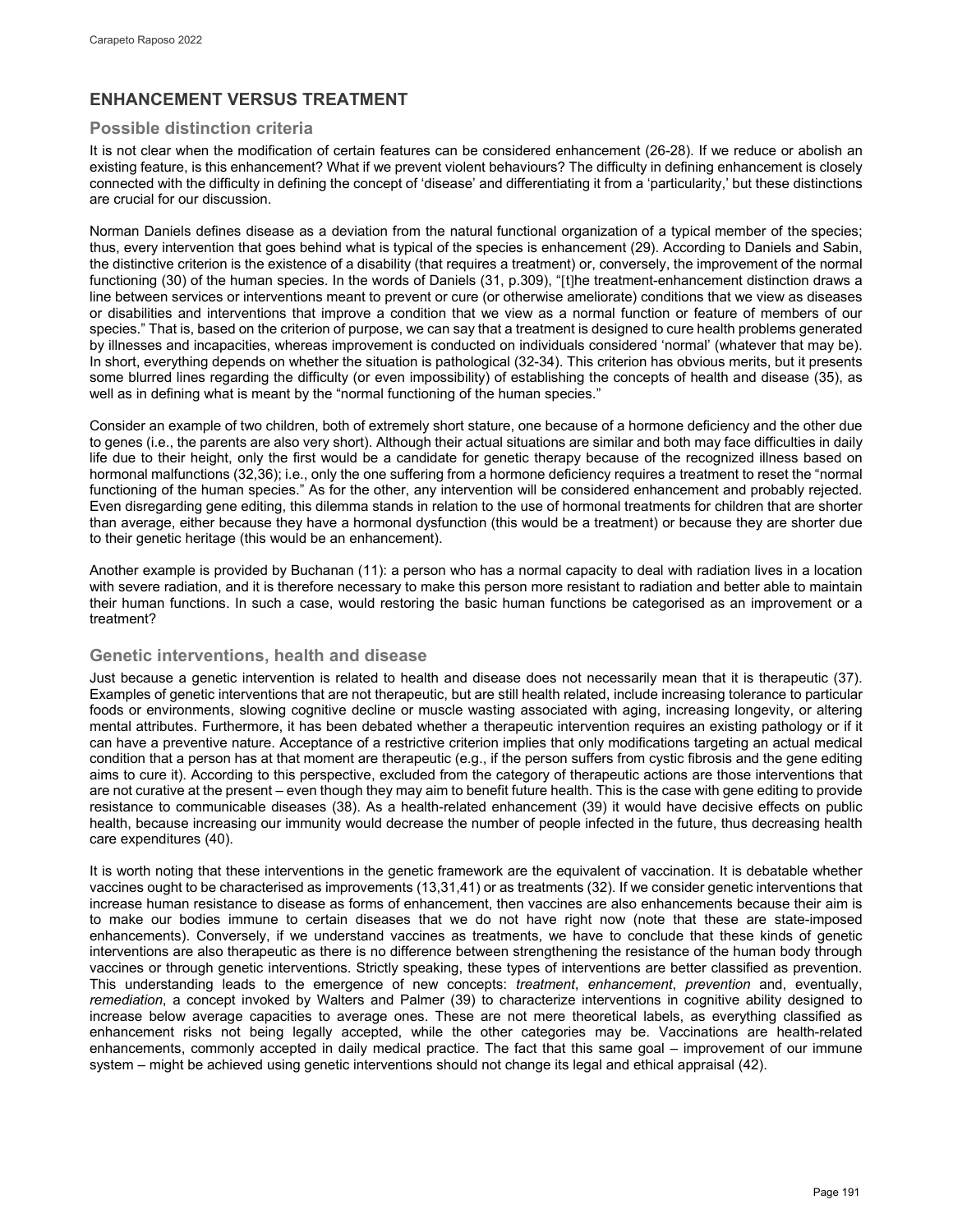## **The principle of equality as a distinction criterion**

In a way, all interventions performed on our bodies are improvements, although of different types: some relate to health (either curative or preventive), while others do not (39). However, this conceptualisation does not solve our difficulty, as we continue to face the problem of separating health-related improvements from other types of improvements.

A possible distinction criterion is the principle of equality. It might be a fair criterion, but it is not an easy one to operationalise due to the many different theories about its content (43). I will focus on the dichotomy between equality of opportunities and equality of results (43), analysing how these two different understandings can operate in our discussion. If we adopt the equality of results as a distinction criterion, an intervention that aims to equalise the features of all individuals, this 'all' requires further specification: Does it pertain to a defined group of people, the entire community, or all of humankind (disregarding their different departure points)? The criterion referencing equality of opportunity is more interesting (44). From this perspective, a treatment is related to the fulfilment of personal needs and aims to guarantee the same development opportunities to all through the restoration, or improvement, of deficient features of the individual, allowing them to reach the level of the average human being. This does not mean, however, that all individuals will reach the same level, because not all individuals are born with equal capacities and talents. Thus, the treatment does not aim to make X equal to Y (equality of results), but to allow X to develop the capabilities they would have had if not for the disease or anomaly.

In any case, an intervention whose purpose exceeds the threshold of the average human being would be considered an improvement. Imagine two scenarios of gene editing: in one, we repair a particular gene (or group of genes) so that it allows an exceedingly short person to attain a stature considered normal; in the other case, gene editing aims to allow the person to become taller than the average individual. The difference seems clear (45): in the first case, we are eliminating a peculiarity that places that individual in a situation of inferiority – assuming that being shorter than the average is a disadvantage, as it seems to be in societies that prize tall people (46) – while in the second case we are raising the individual above the average standard. Accordingly, enhancement would only apply to improvements that make us better than everyone else, but not to those that enable us to reach the same level as the average person. This apparently obvious distinction demands an extremely difficult (and ultimately impossible) definition: that of 'an average person' in genetic terms.

What if an 80-year-old man asks to have his physical vitality restored, as it was when he was 20 years old? His request still fits within the parameters of normal human function, but not a function typical of a person his age. Would this be an enhancement or a treatment? Considering the definition of 'treatment' provided by Sandel – "restoring and preserving the natural human functions that constitute health" (14, p.47) – this would be a treatment. However, it is not clear if natural human functions in this context concern those natural to a person of that age or to any natural body function, without regard to age and the individual's particular conditions. An effective treatment can, I suggest, only describe the restoration of human functions natural to a person of that age, as a 70-year-old man with the agility of a 20-year-old would be an enhanced human being. Note that this example is not impossible: we can find older people who are as fit, fast, and agile as young people, and this happens exactly because they enhance themselves (although not via genetic interventions) by means of continuous physical training and diet, without which this would be impossible.

### **The insurmountable difficulties of this distinction**

Although the distinction between treatment and enhancement seems to be simple, it is anything but, requiring the clarification of several operative concepts. The very notions of 'treatment', 'disease,' and 'health' are far from clear (13), especially in light of the extremely broad definition of health provided by the World Health Organization (47), as "a state of complete physical, mental and social wellbeing and not merely the absence of disease or infirmity." The progressive expansion of the scope of medicine, which was traditionally only used for treatments, but now also covers preventive medicine, palliative care, sports medicine, contraceptive procedures, and fertility procedures, has also contributed to the blurring of these categories. The concept of treatment is constantly expanding, as medicine is highly elastic and quickly categorises certain conditions as diseases, a movement that is reinforced by the concept of disease as a social construction (48). However, we must avoid the trap of categorising some characteristics as diseases and thus as factors for discrimination, as has happened throughout history. Today it would be unthinkable to consider sex or race as a disease, but some persist in considering non-binary sexual orientation or identity (e.g., homosexuality, transgender) as abnormal or even a disease; so, does this mean we can or should eliminate such differences with a medical or genetic treatment?

In conclusion, the distinction between treatment and enhancement seems, in theory, to be a reasonable criterion to distinguish the kinds of genetic procedures that should be allowed from those that should not. However, it is ultimately not a workable criterion for the simple reasons that there is a great deal of grey area in which is impossible to say whether a certain intervention is a treatment or an enhancement, and it is probably true that some would qualify as both (9,49,50). In the end – and in spite of different opinions (50) – we may be discussing a useless distinction (35), since the criterion may not lie in the exact qualification of the intervention in question, but on the expected benefits (35). The question is not so much if an intervention is a treatment or an enhancement (sometimes the separation between these concepts is very blurred), but the benefits it can afford to both the individual and the overall community, as well as the hazards (legal, ethical, medical) it may carry. For instance, many consider vaccination an enhancement, but still a very beneficial one, both individually and collectively, and so it must be promoted. In contrast, a treatment (i.e., a medical intervention that can cure an existing pathology) that is extremely expensive and with very low chances of success might not be desirable, at least, not when paid for by a national health service or public insurance plan. According to Harris and Chan "[t]he real question that regulatory agencies need to ask is not whether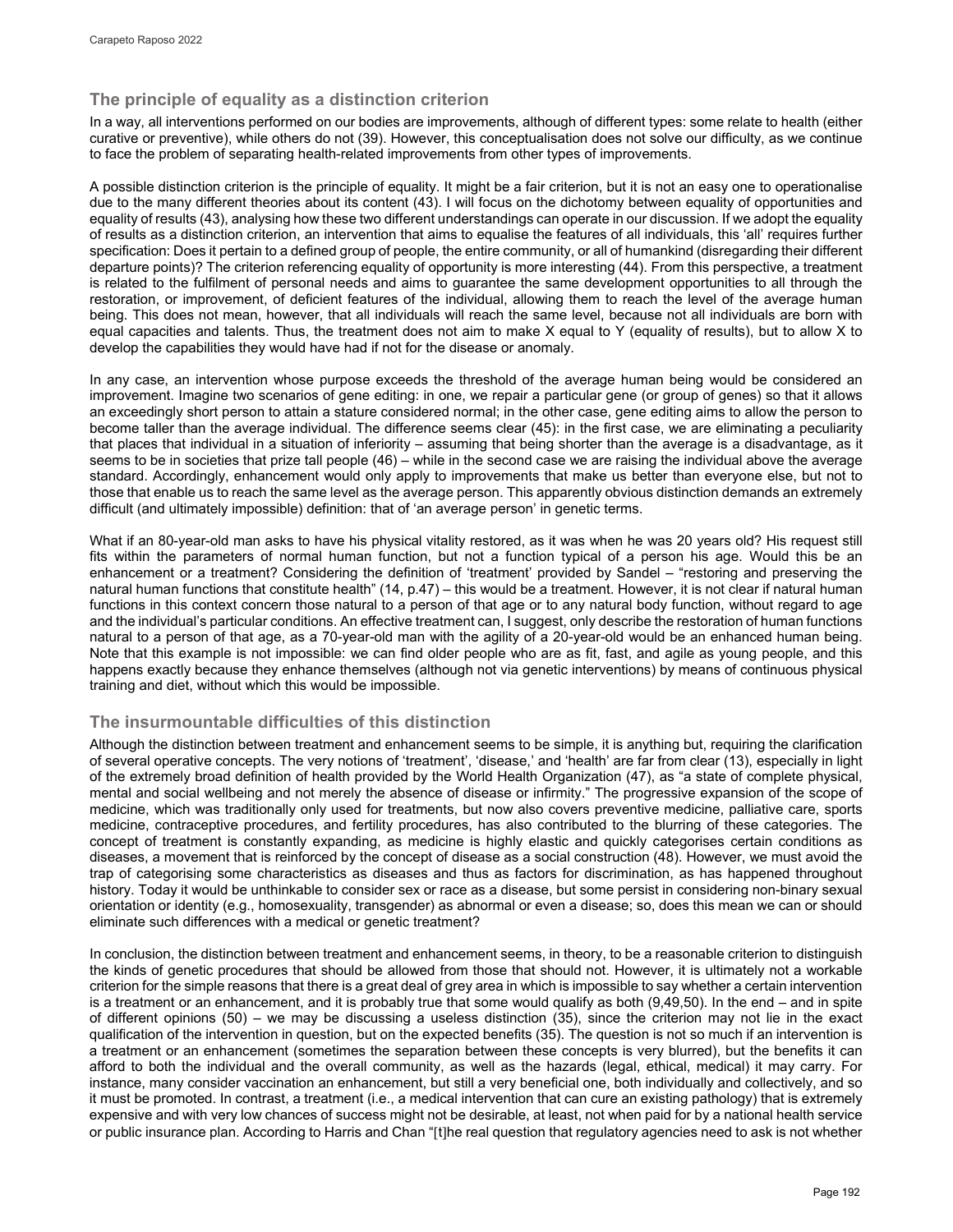a procedure is best defined as therapy or enhancement, but whether the benefit it will produce is worth the risks incurred and whether or not it is safe, or morally permissible, to deny the individual the liberty to make this decision for themselves." (52, p.339) However, as is recognized by the authors themselves, the key question is who ought to make this assessment.

# **GENETIC DISCRIMINATION**

#### **Can genetic enhancement promote genetic discrimination?**

One of the main criticisms of human genetic enhancement is that it will increase inequalities (53). MacKellar (54) argues that this practice conflicts with the intrinsic value of every human being, as recognised in Article 1 of the Universal Declaration of Human Rights. Mehlman and Botkin (55) even equate it to slavery since it undermines equality. There are other arguments against it, some of which are common to every kind of genetic intervention. For instance, attention is often paid to the potential harm due to expected and unexpected consequences derived from genetic manipulation (56). In particular, with regard to germinal interventions, it has been pointed out that they modify the genetic code of the next generation, limiting the free choice of people to come. If the genetic intervention is not decided by the person themself, there is also the problem of a lack of informed consent.<sup>[2](#page-5-0)</sup> There has always been a gap between the haves and have-nots. A danger with current genetic technologies is that they will deepen these inequalities in two different ways. The first of these pertains to concerns about access to genetic technologies, the second arises with respect to the consequences of their use (57,58).

#### **Access to genetic technologies and genetic services to be provided by the state**

With regard to access to genetic improvements, problems arise because of their high cost which makes them accessible only to the wealthiest people (59). Genetic enhancement will thus be exclusive to a small elite, whose members will have the chance to be healthier and ultimately 'better' human beings (60). The financially well off would become the genetically rich (61). The risk of a kind of 'genetic apartheid' that differentiates the gene rich – which Lindsay (62) calls 'genetic aristocracy' – from the 'gene poor' (63) becomes a real concern. This problem can, I suggest, be solved with proper funding. By guaranteeing everyone access to genetic enhancement this could actually be a way to eradicate pre-existing discriminations, instead of inflating them (42). However, even if a service is qualified as therapeutic, there is no guarantee that it will be offered within the general package of subsidized health care services by a national health service or covered by private health insurance. Not all health care services are covered due to constraints on the health care budget. Take the case of cosmetic surgery as an example: a mammary reconstruction after a breast excision following cancer treatment is usually covered but other kinds of cosmetic surgeries are not, even if they are related to health concerns (e.g., the person may suffer from emotional distress because of the size of their nose). At the same time, a national health service usually covers abortion on demand, even though unwanted pregnancies are not a disease or even an abnormality.

According to Norman Daniels, the choices regarding which kinds of services are covered by national health services are intended to "[keep] people functioning as close to normal as possible" (31, p.315). However, if this were the case, then to be coherent, every situation in which a person lives in pain and distress and for that reason requires, for instance, a cosmetic intervention, should also be covered by public money because it is necessary for the person to operate normally. This does not happen with cosmetic surgeries or other elective interventions, even if they are considered therapeutic. This would probably not be the case with genetic enhancement either, at least until the prices of genetic interventions start to go down (and in fact the tendency is for prices to decrease as technology develops). Thus, as Daniels puts it (31), the distinction between treatment and enhancement does not coincide with the distinction made in practice by health care systems, between obligatory and nonobligatory health services.

#### **The outcome of genetic enhancing interventions: positional goods and absolute goods**

Two main concerns arise in moving the discussion to the consequences arising from the use of genetic improving technologies. One relates to their effects on those that were not enhanced. Discrimination can be aggravated by reducing the number of people who are different (meaning people whose features are devalued by society), thereby threating genetic diversity (64,65). Those who remain not genetically modified could feel even more ostracised and neglected by public policies (5,66-70). The other concern relates to those that were enhanced. Enhanced human beings – who some may call 'transhumans' – may be 'better' than current humans. This might even lead to our extinction, just as the rise of *homo sapiens* led to the extinction of the Neanderthals (71).

The discriminatory effect of genetic enhancement seems to operate based on the distinction between absolute and positional goods (25,72), or, as some formulate it, between all-purpose goods and positional goods (73). Absolute goods are those that are beneficial to their holders even if everyone has access to them. Health is usually viewed as an absolute good: the fact that other people are also healthy does not diminish the value of each person's health.

Positional goods, in contrast, only carry benefits to the person possessing them if other people do not. Being an especially gifted musician brings someone into the spotlight because most people are not equally gifted, and such a rare talent is highly valued. The value of such goods depends on their distribution in society, such that the more they are available, the less they

<span id="page-5-0"></span>l  $^2$  However, because these are arguments against any genetic modification, even against those traditionally not considered enhancements, the paper will not deal with them specifically.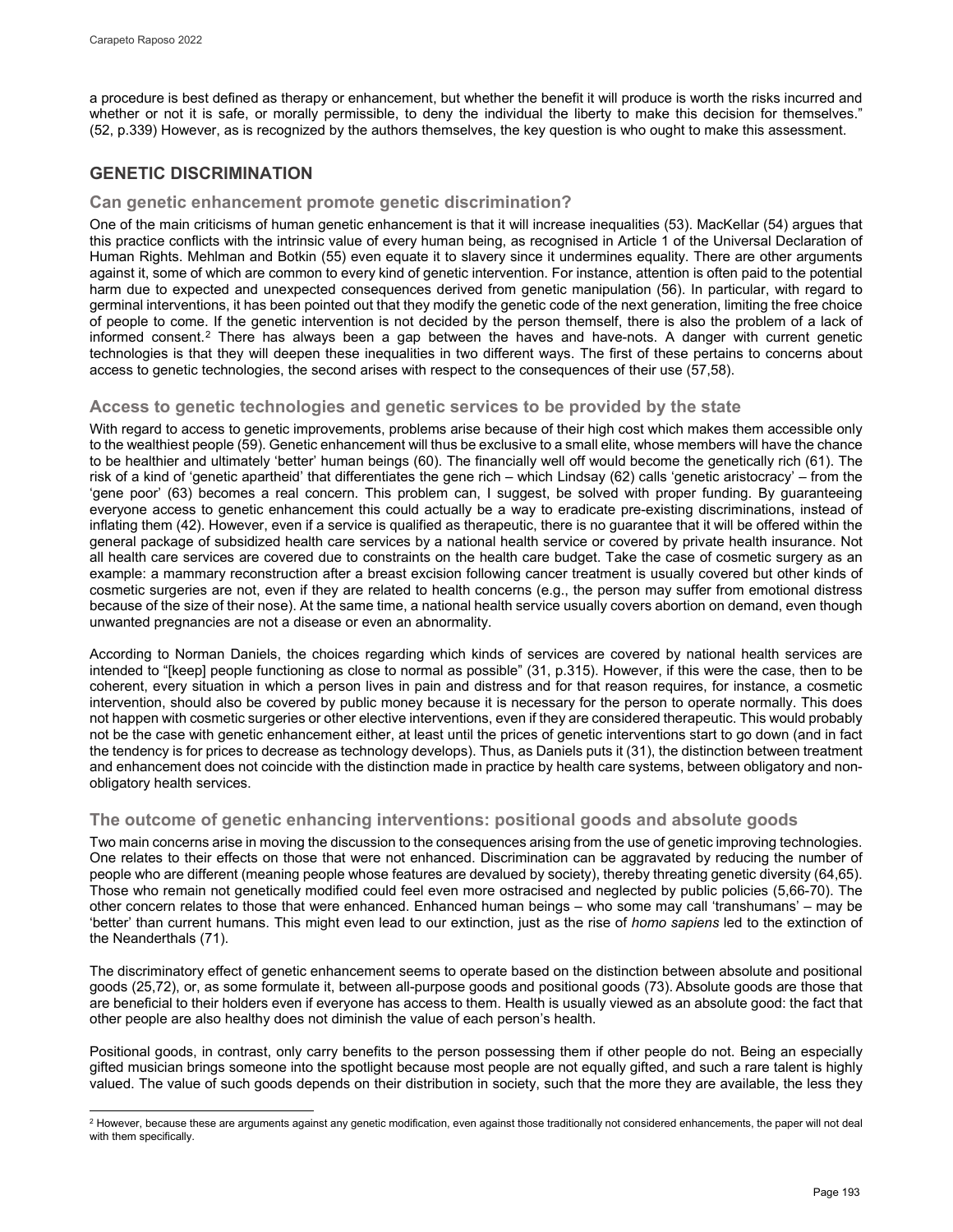are worth. As Bognar puts it, "[p]ositional goods are inherently scarce." (72, p.17) Following Bognar's example, take the case of tall people: being tall is highly valued in some societies, in both romantic relationships and professional life, simply because there are fewer tall people in the world in comparison to the rest of a population. If everyone suddenly became taller, being tall would no longer be an advantage.<sup>[3](#page-6-0)</sup> Thus, to keep their advantage, those who are tall have a strong interest in preventing others from becoming so. Applying this reasoning to genetic enhancement, it can be argued that those with access to gene editing would seek to prevent others from using it; otherwise, their enhancement would not bring any actual advantage.

However, this distinction and subsequent reasoning can be rebutted. First, there are goods in society that can be considered positional goods because those who have them are highly valued in society. It can be assumed that their value depends on their rarity. However, people do not prevent each other from having access to them. Consider physical strength and beauty. These features would probably be praised even more if they were rarer, as the more widespread they are, the less special they become. Yet, there is no social movement from the fit and beautiful to prevent others from becoming so. In fact, the opposite is true: there is a panoply of expert advice and inexpensive ways aimed at helping others to become fit (diets, lowcost gyms) and beautiful (makeup, cosmetic surgery). These solutions are even promoted by those who already have these 'gifts.' Another example is education: following the reasoning that sustains this distinction, education would be a positional good because knowledge is particularly valuable when only a few have it. In a world of highly educated citizens, extensive knowledge would not confer the advantages (better jobs, higher social status) that it does now. So, it appears to be a positional good. However, many societies try to make education available to everyone instead of limiting it to a small elite. And it may even be the case that the highly educated are the ones promoting education and pushing government to provide, or even impose, a certain level of education for every child. This is exactly what happens with absolute goods. Educational policy is grounded in the acknowledgment that in a society with more educated people everyone will benefit, as this quality leads to general prosperity.[4](#page-6-1)

The second point is that the fate of most positional goods is to become absolute goods. When some individuals acquire a positional good, what generally happens is that other individuals feel pressured to do the same. In other words, in a world where being a genius is highly valued, intelligence will be a good that everyone desires. If a group of people manages to become more intelligent, everyone else will try to obtain the same result, otherwise they will not be able to compete professionally, academically, socially, or even romantically. However, the more intelligent everyone becomes, the less valuable intelligence becomes because it ceases to be special.

Thirdly, it is a fact that positional goods are reserved for a small group of people and apparently only bring benefits to those who are privileged. This seems like a waste of resources, as the benefit they get might fall short of the investment made to get them. However, as Anomaly (42) points out, the assessment cannot be limited to the positional good in itself – it must also attend to the path taken to achieve that good. It is a competitive procedure, that focuses on the competitors' new capacities, such as resilience and ingenuity.<sup>[5](#page-6-2)</sup> Those positive externalities go far beyond the final positional good, and so the process ends up being positive for many others. It should be noted, however, that this beneficial result is not valid for positional goods achieved through gene editing, as in these cases there is no real effort nor proper competition (the 'effort argument' will be dismantled in the next section).

Finally, the greater good of society as a whole requires the "democratization of goods," that is, the transformation of many positional goods into absolute goods. A society with "better people"[6](#page-6-3) brings more benefits to the entire community. Buchanan mentions a "network effect." (73, p.10) This is especially true for intelligence: brighter people will make life easier for everyone by creating better organizations and discovering new things, such as cures for diseases. Thus, intelligence should not be a positional good, restricted to an elite, as it would be more beneficial for the community to enhance the intelligence of everyone. Harris and Chan argue that "Enhancements are a benefit because they are good for the enhanced individual independently of any competitive advantage they also confer. Put another way, at an individual level, a good is still a good whether it brings you level with others, sets you ahead or leaves you still behind but better off than you were" (52, p.338). This is not valid, though, for every positional good. For instance, assuming that longevity is a positional good, the fact that every member of society (or many of its members) achieves a longer life span will bring more burdens and benefits, as the social costs of their maintenance would increase (for instance, increased health expenditures funded by a national health service would become a burden for taxpayers), eventually diverting resources from other purposes. Even with respect to what is regarded as intelligence, there might be some negative effects associated with its generalization to more people, as studies show that highly intelligent people may be more prone to depression and mental disorders (42).

Genetic enhancement can involve absolute goods and positional goods, and how it is categorised depends on the specific feature being enhanced. The way that individuals get access to goods (e.g., self-paid, state funded) conditions the collective perspective about those goods. If genetic interventions are paid for by their users – and assuming that the high price will make them available only to the wealthy – then the positional goods involved in genetic enhancement (intelligence, for instance) will

<span id="page-6-0"></span>j  $^3$  What is unknown is what evaluation would be made of short people should being tall become the rule. Would they be rejected for being different from everyone

<span id="page-6-1"></span>else or would they be more appreciated because of their rarity; that is, would being short become the new tall?<br><sup>4</sup> Similar reasoning might apply in the context of Anomaly's observations (42) regarding intelligence, and th education in terms of human enhancement.

<span id="page-6-2"></span><sup>&</sup>lt;sup>5</sup> I recognize that this is not applicable to the same extent with respect to all sorts of enhancement.

<span id="page-6-3"></span><sup>6</sup> I will assume this would be a society with healthier and more educated people, but also with beautiful and fit people that feel good about themselves and thus are happier.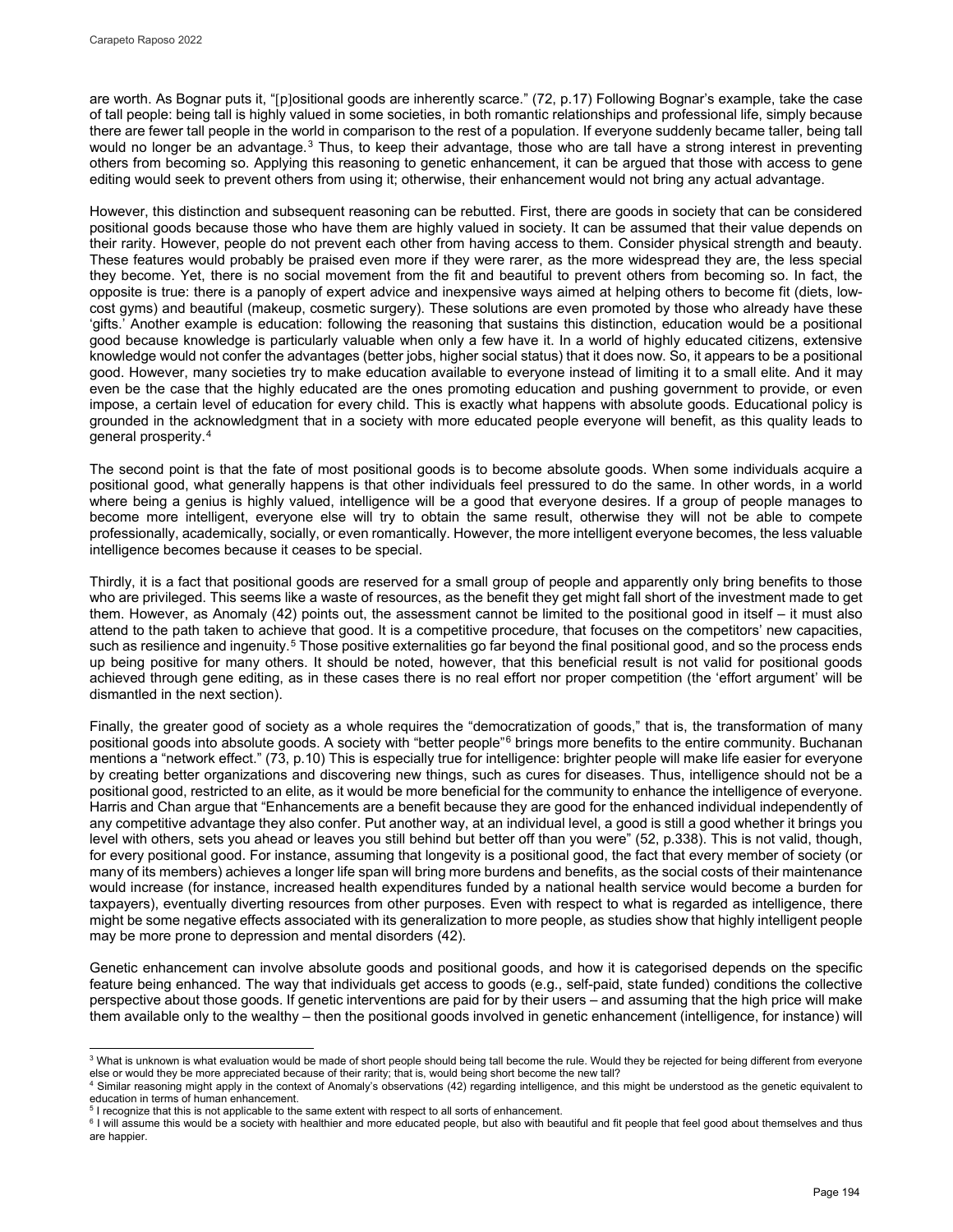become even more positional. The more restricted they are to a small circle of people, the more valuable they become, whereas if everyone had access to these goods their value would decrease. However, suppose that either the price of genetic enhancement would be low enough to make it generally available to everyone or else the state would subsidize citizens to facilitate access. In any of these scenarios it would be difficult to restrict access to genetic enhancement and society would probably realize the benefits of an 'upgraded' community. Although enhanced people might not collect many benefits in individual terms (they would not be so special), society in general could benefit extensively and eventually genetic enhancement would become an absolute good.

## **FACTS ABOUT GENETIC ENHANCEMENT AND EQUALITY**

The reasoning sustaining the idea that genetic enhancing interventions promote genetic inequalities and subsequent discrimination appears to be based on convincing arguments. However, those arguments are challenged by basic facts of our existence that substantiate even more compelling counter-arguments.

#### **Gaps exist in every dimension of life**

Differences between members of society will always be present in every community. The families in which we are born and the socioeconomic classes to which we belong largely determine our destinies and the opportunities we will have during life. Families with greater economic resources can afford to offer their children better education and better medical care and can provide them with better lives (36). Suppose parents could also offer their progeny better genes via genetic engineering. Would this be any different from already available social advantages, or does genetic engineering represent an whole new way of playing the game? It could be argued that genetic modifications are far more decisive for our success than other forms of improvement (75), but this statement is grounded in a faith in genetics that fails to understand that genes are not ends in themselves, but are tools employed to achieve other ends. It is inevitable, I argue, that – at least at the beginning – this innovative resource will only be available to economically privileged people, and this will exacerbate the division between rich and poor (76). Money, education, and physical appearance have long been factors in discrimination; genetic patrimony (and the possibility of modifying it) could become a new form of discrimination. The creation of a genetic bazaar that is only accessible to the wealthy is a danger to consider.

However, some other factors must also be noted. First, it is well known that those with more financial power have access to better health care and thus can improve their quality of life and increase their longevity (72). Even in health care, the distribution of resources largely depends on what people can pay; thus, some have access to medicines and medical treatments that are denied to others. However, this is not a reason to prevent payers from using those resources. For instance, some drugs are so prohibitively expensive that only a few can afford them, even if a national health service covers part of the cost. Nonetheless, it is not generally argued that for reasons of equality those who can afford them should be forbidden from buying them, even if those who cannot pay will suffer and/or die from the disease.<sup>[7](#page-7-0)</sup> The same can be said for medical interventions that are accessible only to those who can pay for them: although not everyone can be treated using these advanced medical resources, their use is still allowed by those who can pay for them. Thus, the fear of "wealth-based access to genetic enhancement" (77, p.79) is not more compelling than worries about other types of wealth-based distributions of goods. John Robertson (78), an author who has long advocated for the right of parents to use genetic enhancement technologies, argued that disparities in access to this technology should not prevent those who could afford it from using it. "One can decry the disparities that exist and urge that society correct distributive inequities, however, without denying all persons the right to make these choices. In the end, the need for social justice is not a compelling reason for limiting the procreative choice of those who can pay" (78, p.227).

Aside from economic constraints, certain health resources such as donated organs are only available to some. Due to scarcity, not every patient in need can receive a lifesaving organ. Yet, it would not be reasonable to claim that everyone should be denied organs for the sake of equality. As Bognar puts it (the author later tries to rebut this argument, but with little success) "[s]ince a ban on genetic enhancement does not benefit anyone. There is no good reason to introduce it" (72, p.23). In sum, the reasoning "we all have it, or no one has it" seems to be applied only to genetic engineering.

Instead, I suggest the ultimate goal should be to make these technologies available to everyone. The fewer legal bans, the sooner they can be used for the less economically fortunate, as legal prohibition tends to increase the prices of services and products. Even if genetic interventions are initially available only to a financial elite, in time they will be extended to larger groups as the technology becomes cheaper (72). This is what has happened with almost every health care improvement. It is reasonable, then, to expect that genetic enhancement will also become available to everyone; and just as many countries now provide health care services at no cost (or at a symbolic cost) to their citizens, in the future genetic enhancements may be subsidised by national health services.

### **Genetics is profoundly unequal**

A common argument against genetic enhancement relates to the idea of an ultimate natural equilibrium. One may say that until now, naturally born genetic differences have made individuals better in some respects and more fragile in others,

<span id="page-7-0"></span>l  $^7$  Note that some do actually make arguments of this kind. The objection is that private payors drain resources and expertise (in the form of healthcare professionals) away from publicly funded systems.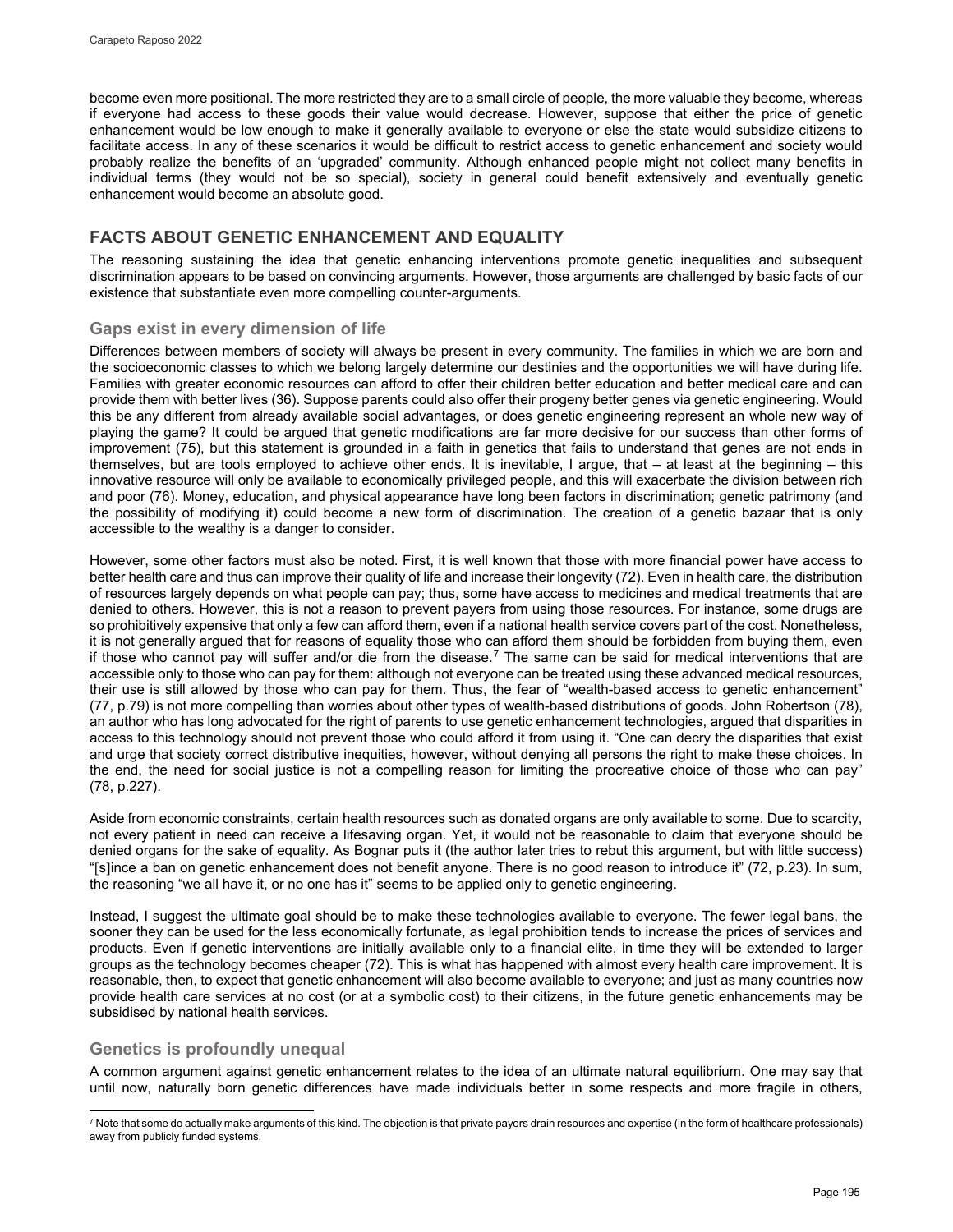maintaining a certain equilibrium among human beings. Now, however, there is a huge risk that in the future we will all fight for the best possible genetic code and will not accept anything less, thereby breaking that equilibrium. However, I do not think this is a realistic view. Genetic attributes are not equally distributed among all human beings (79), and as such, gene editing could be used to grant to all human beings the same genetic opportunities.

Differences between members of the human community will never be totally eradicated. Biologically, nature creates some of us as more beautiful, more intelligent, faster, or stronger beings; and these characteristics are always relative to others, and their value socially determined. But just as we cannot hold a volcano liable for natural disasters, we cannot blame genetics for the differences that particularize each of us. 'Bad genes' are the sole result of bad luck, and for that reason the people affected should not expect any kind of redress from nature (80,81). Neither can we blame the individual. According to the luck egalitarianism view (82-84), individuals cannot be held accountable for so-called 'brute luck,' i.e., things that do not depend on their choice, such as genetic traits, that are only due to nature. Conversely, people can be held responsible for 'choice luck,' i.e., things that depend on their choices (25). However, if a person is deprived of the chance to correct their bad luck (brute luck) the result is that the individual must bear, without any external help (genetic enhancement will be an example of such external help) all of the challenges and difficulties derived from their genes. Certainly, we can help a person by means other than genetic enhancement, such as via education, social security, drugs, and medical interventions. However, I argue that none of these is as effective as genetic enhancement, assuming this procedure reaches a satisfactory level of efficiency and safety. So, in a way, it is as if we actually hold the person liable for bad luck by denying them access to effective genetic improvement.

Genes come from brute luck and not from individual choice; that is, they are provided by a force over which we have no control. However, we do not have to accept this as fair, or as the natural and immutable order of things, simply because they are imposed by nature. With such an attitude, we would all die from diseases, and with no drugs or medical treatment, letting nature take its course. Why do we accept the distribution of good and bad characteristics supplied by nature but not the redistribution made by human beings? How do natural and scientific approaches differ? Whenever the distinction between 'natural' and 'artificial' is made, the former is always considered good and the latter evil, a reasoning that lacks any justification. As Kamm notes, "The assumption behind [this view] is that nature is sacred and should be honored. But why should we believe this? Cancer cells, AIDS, tornadoes, and poisons are all parts of nature. Are they sacred and to be honored?" (85, p.8).

Many features of modern life are unnatural. If we are concerned about maintaining the natural order, let us refuse antibiotics and medical treatment, destroy our cars, planes and laptops, and return to living in caves. This argument against genetic enhancement assumes that everything transformed by human ingenuity is bad or 'unnatural', especially when it interferes with the process of life creation, as it violates the natural order of things. Medicine, above all things, interferes with the process of birth and death. New drugs and complex medical procedures, along with social and public health interventions (e.g., sanitation, access to clean drinking water) have extended the human life span beyond what would have been imaginable decades ago and prevent death in scenarios where in last century a person would be doomed. If the 'natural/unnatural' criterion were to be followed, medicine (and public health) would have to be abolished (85). It is curious, then, that we tend to consider it unfair when nature imposes serious illnesses on some of us while sparing others, and so we try to provide these people with medical care, sometimes at no cost, to try to make them just as well off as any other person. Conversely, when 'bad features' are not related to obvious health issues (let us not forget the difficulty in defining 'health' and 'disease'), we simply ask people to accept their bad luck, i.e., their brute luck.

There are two main errors in this line of reasoning. The first is that genetic luck must be simply accepted and not corrected. The second is that this view does not describe reality, as we usually do in fact allow interventions for 'bad luck' whenever there are health issues involved. It is as if matters related to love and acceptance in the community are less relevant than matters related with health (25). Dov Fox writes, "no one believes that ugly people, for example, should be compensated with publicly subsidized plastic surgery or sexual relations just because they face challenges in the pursuit of romance, through no fault of their own. An important measure of luck, I submit, is what gives meaning and value to many of the goods things in human life." (86, p.601) In other words, and as noted by the 2003 US President's Council on Bioethics, "although less radical than the quest for 'perfection,' the quests for happiness, success, and self-esteem, especially in our society, may prove to be more powerful motives for an interest in using biotechnical power for purposes that lie 'beyond therapy'" (79, p.31).

The distribution of genes by nature is unequal. Some of us are much prettier, others are much more intelligent, and others are taller than others; some of us fit all three of these descriptions, while others have none of these features. No matter how much effort we expend, we will always face limits imposed by our genes. According to the President's Council on Bioethics, "[N]ature sets limits on what can be accomplished by education and training alone. No matter how much we try to help, the tone-deaf will need more training to learn to carry a tune, the short will be less likely to excel at basketball, the irascible will have trouble restraining their tempers, and the insufficiently smart will remain handicapped for competitive college admissions" (79, p.43). Competition in the real world has never been truly fair. All human beings share some basic characteristics, but there are huge variations, and we are all different from one another in terms of our physical structures, intelligence, emotions and other physical and mental abilities. Some are simply better at sports or science just because they are more genetically gifted. Even though they may work hard to achieve success in their respective activities, they have an inherent advantage. Anyone without their 'genetic gifts,' working as hard or even harder, might never reach those same achievements. Thus, the demand for 'effort' to ensure legitimate fair play is misleading because our points of departure are always unequal and thus unfair.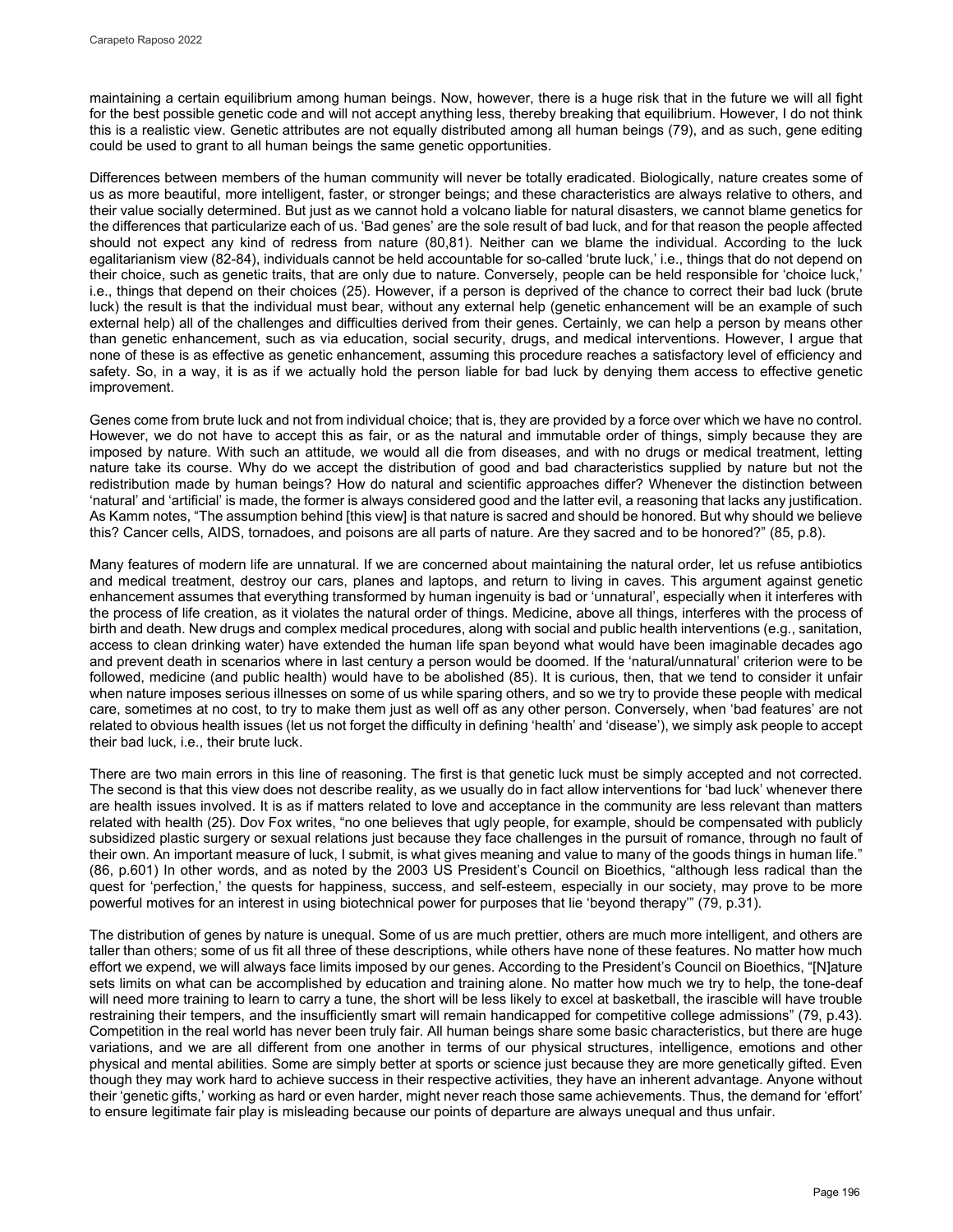To forbid genetic enhancement would only reinforce natural inequality, or as Cohen (25, p.660) puts it, "one might even say that denying me an enhancement leads me to be the victim of two injustices, the first genetic, the second regulatory, both of which prevent me from pursuing a desired life plan."

### **Non-genetic enhancement is commonly accepted**

Enhancement can operate through various means apart from genetics. As already mentioned, all forms of learning, training, and sport activity are commonly accepted ways to improve ourselves. But there is an important difference: in such activities, a person must spend effort to improve (to study something new, to practice until mastering music or a sport, to train until a fit body is achieved), while in gene editing there is no effort at all. Gene editing may thus feel like cheating because the individual can become as good as others, or even better, without blood, sweat, and tears (25).

Ultimately, condemnation of genetic improvement seems to be rooted not so much in the idea of making one human being better than others but in the means by which that goal is achieved (73). Few will oppose study, exercise, or any other activity that requires effort to improve, but when we do it by a path that does not require personal effort, then social condemnation occurs, as if we were cheating in a competition or, in religious terms, taking the place of God. Besides the lack of effort, the greatest sin seems to be the intervention of genetic manipulation. Consider all commonly accepted forms of non-genetic enhancement, many of which work with no personal effort. We have pills to reinforce memory; students using these pills can obtain better results on exams with less study time, although this can also be considered a form of cheating, as with performance enhancing drugs in sports. Another example is liposuction, or any kind of cosmetic surgery: liposuction can create a thinner body without months spent in the gym and dieting, while a nose job can provide a more attractive nose than a person's genes provided. These practices are not uniformly forbidden.

One can say that in non-genetic enhancement there is still some kind of effort, since when someone undergoes cosmetic surgery, they experience effort and pain because of the procedure. However, if this is the key obstacle to accepting genetic enhancement, let us create an enhancement in which the 'receptor' has to feel a certain amount of pain to make it ethically acceptable. Alternatively, let us suppose that genetic enhancement is so expensive that most people have to work a great deal, months or even years, to be able to pay for it. Would that make genetic enhancement acceptable, as those seeking it experience actual effort and pain? On the other hand, and as Sandel (87) recognizes, the winners in sports, arts, and sciences are not necessarily those who expend the greatest effort but those who perform best. In Sandel's (87) words, winners are those who "reveal excellence." Thus, society does not value effort as much as natural talent, which is obtained with no effort at all by means of genetic lottery, even though natural born talents can be artificially – though not genetically – improved, as pointed out by Allhoff (51). But if this is the case, then there is no difference between naturally given talents and scientifically provided talents.

## **GENETIC EQUALITY**

One of the main criticisms of genetic enhancement points to discrimination as an inevitable outcome. In light of this objection, the main problem with genetic enhancement is not enhancement *per se*, but rather its distribution (51). Compliance with equality principles, namely with genetic equality<sup>[8](#page-9-0)</sup>, requires the imposition of rules regarding the use of genetic enhancement technologies, especially while they remain scarce goods not accessible to everyone.

### **How to use genetic enhancement to promote genetic equality**

There are several options as regards the distribution of genetic enhancement to prevent future discrimination and address current discrimination. The use of distributive justice to allocate genetic enhancement has been a core issue (41), even though the exact understating of distributive justice in this regard remains to be determined. For instance, we can apply the same reasoning to health care and education, in which the state subsidizes basic education and basic health care while extra services are paid for by the user to the extent that they are able. Loftis (41) advocates public founding as a mechanism of distributive justice. The state could provide a basic package of genetic enhancement to everyone but allow more (it remains to be determined what the limit for enhancement would be, if there is to be one) to those able to pay for it. In this scenario, the criterion limiting access to genetic enhancement would be money: those who could pay for more would have access to more. Another version of the economic criterion is based on Rawls' proposal, so that the economically privileged would be allowed to enhance themselves so long as they also pay for the enhancement of the economically underprivileged, thus bringing genetic improvements to everyone. This version of genetic equality – inspired by a paper from Allhoff (51) – tries to rebut the objection commonly argued against genetic enhancement.[9](#page-9-1) This is indeed a relevant problem, but it could be minimized by requiring the wealthiest to fund the enhancement of those who cannot pay for it. In a sense, this model is similar to the current tax model in social democracies: people with more income pay higher taxes so that people with less income are not deprived of healthcare and education due to their scarce economic resources.

Another possibility is to use the genetic advantages (or genetic handicaps) that each person has as criteria. Thus, we could restrict access to genetic enhancement in such a way that those already genetically privileged could not be enhanced as much

j <sup>8</sup> I use this concept to refer to a genetic endowment able to give all people the same genetic possibilities and the power to attain the same achievements.

<span id="page-9-1"></span><span id="page-9-0"></span><sup>9</sup> That genetic enhancement favours the rich, as only they can afford to pay such expensive enhancements, while the ones that have no money are, once again, deprived of the opportunities that genetic enhancement can provide, thus, enlarging the gap between economic strata.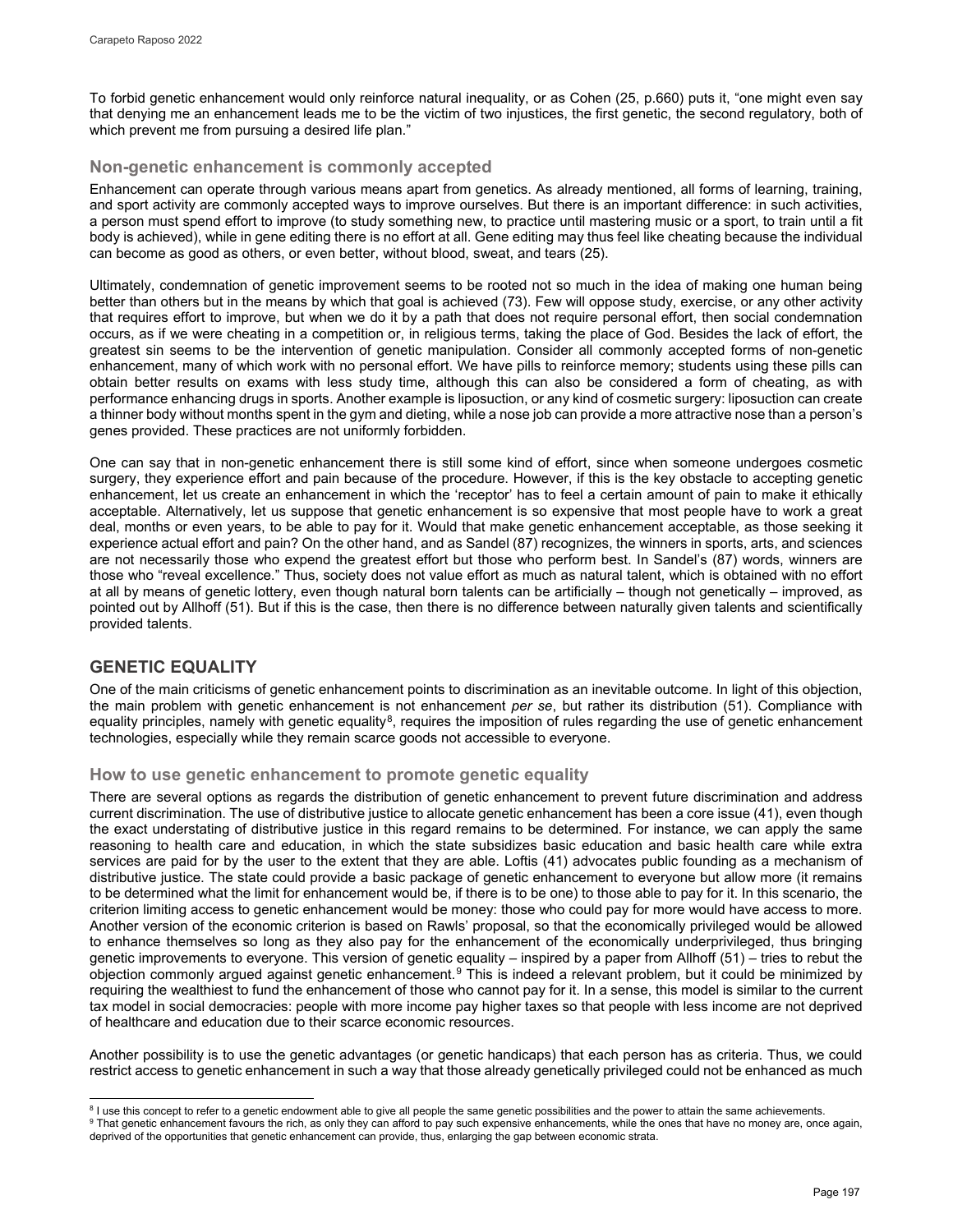as those born without good genes. However, we do not apply this rule to non-genetic forms of enhancement. For instance, could we forbid beautiful people from undergoing cosmetic surgery and only allow it to be accessed by the less beautiful (assuming that we can classify levels of beauty)? Alternatively, could we bar more intelligent people from further access to education and provide it only to the less intelligent (again, assuming intelligence can be narrowly quantified)? Such proposals may seem strange, but if we seek to create real genetic equality, they may be the solutions.

Another possible option, similar to the previous one, would be to guarantee the genetically underprivileged the necessary genetic amelioration to fit what would be considered the "regular genetic standard." Genetic enhancement would be used to promote equal opportunities on the genetic path: it could be provided only to the disadvantaged, or be an alternative offered to everyone, but one providing more pronounced effects for those below the normal standard (31). For those who are already on the path, genetic enhancement would not be allowed; and the same would apply for the genetically privileged, those who are farther along that regular path. To be completely fair, the former would have to be genetically downsized so that everyone could be equal, and this obviously raises several difficulties, including whether it would be technically possible and whether it would be fair.

For a start, issues would be raised by a right to genetic immutability (88), one of the dimensions of the right to genetic identity (1). It is usually argued that this right only prevents genetic interventions that disregard the person's wishes, but not the ones that are expressly requested by the person. In a more flexible understanding, it can be stated that genetic interventions aimed to benefit the person are allowed, even if performed without the person's consent, as sometimes happens with regard to parental reproductive and genetic decisions affecting their unborn offspring or young children. This interpretation can be grounded in Article 5/b of the Universal Declaration on the Human Genome, that admits genetic interventions not based in previous consent if they are "guided by the person's best interest," which is assumed to correspond with something that is beneficial for that person. Although not consensual (16), let's assume that genetic interventions that upgrade individuals are allowed by the right to genetic immutability. It does not follow, though, that the same is valid for downgrading interventions carried out without the person's consent, as they would not meet the best interest criterion. Even with the person's consent, a genetic downgrade would be banned if passed to future generations (germinal intervention). Current generations have duties of protection towards future generations, based on the concepts of intergenerational responsibility (89) and justice (39); thus we are prevented from intentionally passing to offspring a genetic code that is worse than they would otherwise receive. In his paper "In Genes We Trust," Powell (40) offers a detailed description of how gene editing can be way to spare future generations from the effort and the cost of dealing with negative traits, health-related or otherwise. As the author puts it, "in the absence of germline intervention, justice in the distribution of medical resources within generations will lead to prima facie unjust distributions in the genetic resources between them" (40, p.683).

An extremely relevant challenge would be to define the "regular genetic standard" and determine which characteristics would be covered. We can follow the proposal of Farrelly (57) for the characteristics that should be equalized: equal risk of disease, equal chance of living to a certain age, equal chance of attaining a certain level of intelligence, equal chance of developing certain valued physical (e.g., a certain height) and behavioural traits (e.g., initiative, cooperativeness). However, we would still need to know exactly what level of equality should be achieved.

Another hypothesis is that we can be enhanced until we reach the highest possible level for a human being (the tallest or smartest someone can be), but no more; otherwise, we would become more than human. *A maiori ad mainus*, we could not add traits not belonging to any human being, such as the ability to fly or to read minds. What we would become is a combination of our genes and the surrounding environment, and the latter is basically shaped by our economic resources. Thus, access to genetic enhancement could also be determined by the person's financial resources. On such reasoning, those with greater financial power would have restricted access to genetic enhancement, while those deprived of such resources would have greater access to genetic enhancement. Thus, some people would have more money with which to perfect themselves, while others would have better genes.

The proposals above are advanced to analyse the different connections between genetic equality and equality. None of them is a perfect solution and some are totally unfeasible. Furthermore, it would be extremely difficult to determine which characteristics are genetically superior and which are genetically deficient. As it is not easy to define what an enhancement is, it is also not always easy to tell whether a certain genetic feature is an advantage or a disadvantage. In sum, it is not easy to identify equality in terms of genetics but banning all types of genetic enhancement would not respect equality. This is true for three reasons: first, our departure points are intrinsically unequal; second, inequalities are a constant in human existence; and third, genetic enhancement could be a counterbalancing mechanism with respect to some inequalities.

### **The possible drawbacks of genetic equality as an aim to achieve**

Assuming that we can agree on the merits of genetic enhancement to achieve genetic equality, this will not be the end of our intellectual journey, as this concept has some drawbacks. A possible criticism of genetic equality is its seeming connection with geneticism (90), that is, the belief that genes are solely responsible for our traits (70). Geneticism has a blind faith in genes and their power. I do not intend to claim that genes determine all aspects of life and that to create equality between people it is necessary to first create genetic equality. Instead, my argument is based on the supposition that genes are a valuable but insufficient tool, and the goal is to equip everyone with similar tools. Connected with this issue is the question of the priority given to genetic equality over other possible forms of equality which may be achieved, for instance, in education or in patrimony,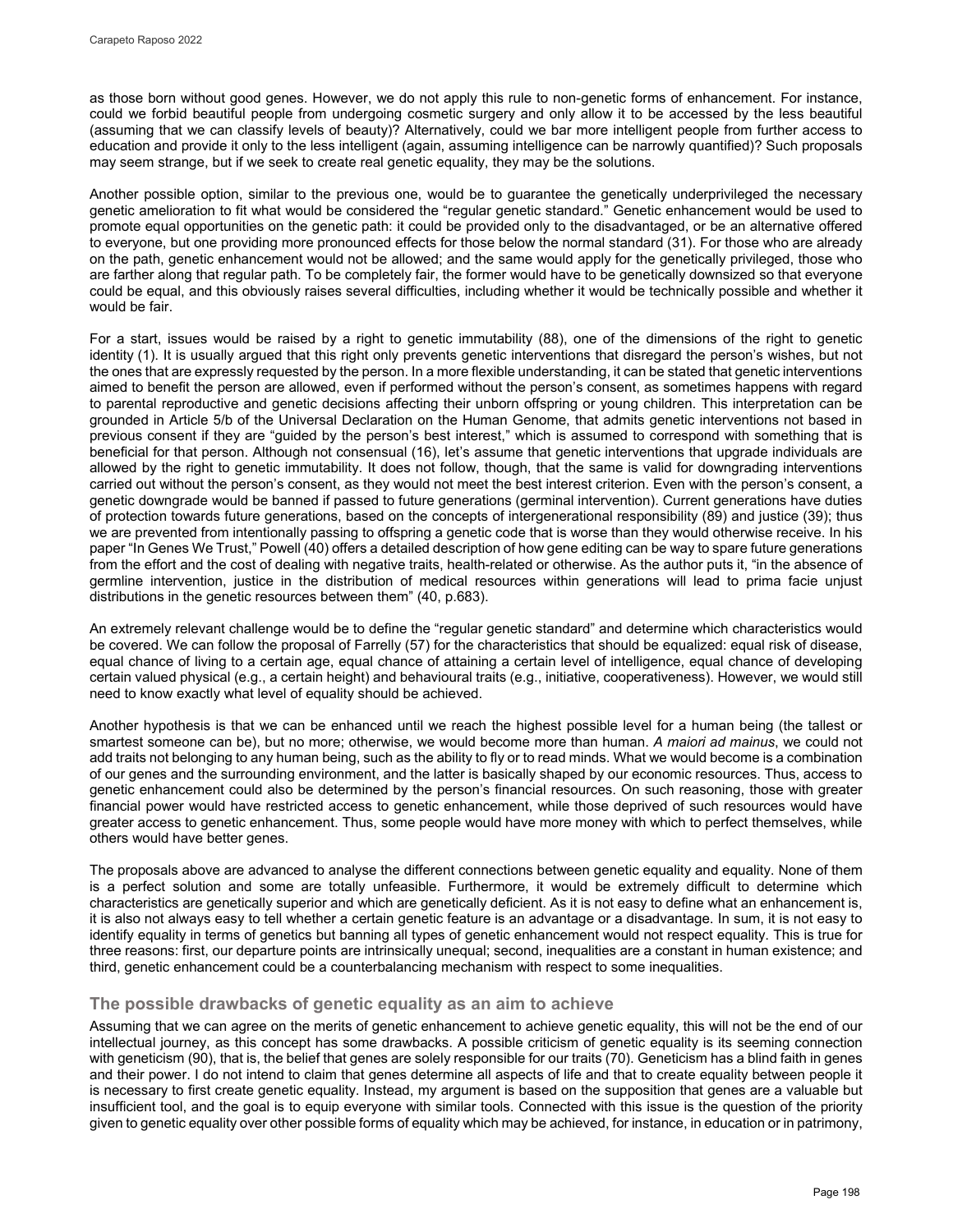which Farrelly (91) calls the "currency problem." The answer might be that genetics has a more far-reaching impact in our life and our prospects than these other elements; but if we reject genetic determinism it becomes difficult to argue that our genetic code is more decisive than these other elements.

Another drawback of genetic equality is to assume that this is, in itself, the main goal to achieve. Genetic equality, or equality in general, is not necessarily valuable. If everyone were to be put into the same position by levelling down, all would be equal, but what benefit would there be? Some would benefit from an upgrade but their equality would be achieved at the expense of downgrading others. Genetic equality should only be an aim to consider when it is achieved by levelling up the human being, that is, genetic enhancement. An equality that forces people to remain in their current conditions, or even takes some existing benefits from them, is not a value to praise but a way to downgrade humankind and human well-being.

## **PRELIMINARY CONCLUSIONS**

Enhancement in other dimensions of life is commonly accepted. We believe that we can change (or manipulate) nature to improve our existence (via medicines or surgical interventions) and adapt it to our desires (by building planes so that we can fly). I have argued that gene editing is simply one more way to do so. While it currently lacks the same level of safety and predictability that characterize other forms of scientific enhancement, this does not mean that genetic enhancement should be banned. It simply tells us that we should continue to conduct research until we achieve satisfactory levels of safety and efficacy to use it in regular daily practice. At this point, I cannot offer an absolute defence of genetic enhancement. There are still many arguments against it that I have not addressed in this paper, and some of them may be strong enough to justify the ban of this practice. I have instead focused on arguments related to genetic equality, which state that the initial distribution of genetic gifts by nature is anything but fair; and I made the case that genetic enhancement may be a way to create balance between natural genetic disparities. Genetic enhancement surely raises some difficulties in this regard, but most of them can, I suggest, be successfully addressed by proper regulation, namely by providing genetic enhancement to everyone and subsidizing it if necessary. In the end, in the words of Cohen et al., it will be better to have a system in which everyone can be genetically enhanced than a system in which no one can (25): "We conclude that the moral case in favour of pursuing GGE [germline gene editing] is stronger than the case against and that pursuing GGE is thus morally permissible and morally desirable" (92, p.499).

**Reçu/Received:** 01/06/2020 **Publié/Published:** 13/06/2022

L'auteur tient à remercier les évaluateurs et les éditeurs pour leur précieuse contribution à la version finale de cet article.

**Remerciements Acknowledgements** *Acknowledgements* The author wishes to acknowledge the valuable contributions of the peer-reviewers and the editors for the final version of this text.

**Conflits d'intérêts Conflicts of Interest** Aucun à déclarer

#### **Édition/Editors:** Marleen Eijkholt & Aliya Affdal

décrites dans le [Code of Conduct and Best Practice Guidelines](http://publicationethics.org/resources/code-conduct) outlined in the COPE Code of Conduct and Best Practice <u>[for Journal Editors](http://publicationethics.org/resources/code-conduct)</u> de COPE. Plus précisément, ils travaillent <u>Guidelines for Journal Editors</u>. Specifically, the editors will work pour s'assurer des plus hautes normes éthiques de la to ensure the highest ethical standards of publication, including: publication, y compris l'identification et la gestion des conflits the identification and management of conflicts of interest (for d'intérêts (pour les éditeurs et pour les auteurs), la juste editors and for authors), the fair evaluation of manuscripts, and évaluation des manuscrits et la publication de manuscrits qui the publication of manuscripts that meet the journal's standards répondent aux normes d'excellence de la revue.

Les éditeurs suivent les recommandations et les procédures The editors follow the recommendations and procedures of excellence.

# **REFERENCES**

- 1. Raposo VL. [Gene editing, the mystic threat to human dignity.](https://pubmed.ncbi.nlm.nih.gov/30887186/) Journal of Bioethical Inquiry. 2019;16(2):249-57.
- 2. Quilter JG. [The new enhancement technologies and the place of vulnerability in our lives.](https://pubmed.ncbi.nlm.nih.gov/26935438/) Theoretical Medicine and Bioethics. 2016;37:9-27.
- 3. Maron, DF. [Improving human with customized genes sparks debate among scientists.](https://www.scientificamerican.com/article/improving-humans-with-customized-genes-sparks-debate-among-scientists1/) Scientific American. 3 Dec 2015.
- 4. Buchanan A, Brock DW, Daniels N, Wikler D. From Chance to Choice. Cambridge: Cambridge University Press; 2020.
- 5. Paor A, Blanck P[. Precision medicine and advancing genetic technologies disability and human rights](https://ideas.repec.org/a/gam/jlawss/v5y2016i3p36-d77018.html#biblio)  [perspectives.](https://ideas.repec.org/a/gam/jlawss/v5y2016i3p36-d77018.html#biblio) Laws. 2016:5(36).
- 6. Anomaly J[. Defending eugenics: from cryptic choice to conscious selection.](https://pubmed.ncbi.nlm.nih.gov/29804244/) Monash Bioethics Review. 2018;35(1- 4):24-35.
- 7. Kevles DJ. [Eugenics and human rights.](https://www.bmj.com/content/319/7207/435) BMJ. 1999;319(7207):435-38.
- 8. Friedmann T. Genetic therapies, human genetic enhancement, and... eugenics? Gene Therapy. 2019;26:351-53.
- 9. Veit W, Anomaly J, Agar N, et al. [Can 'eugenics' be defended?.](https://doi.org/10.1007/s40592-021-00129-1) Monash Bioethics Review. 2021;39:60-67. 10. Raposo VL. [When parents look for a 'better' child \(reproductive choices and genetic planning\).](http://dx.doi.org/10.15168/2284-4503-796) BioLaw
- Journal/Rivista di BioDiritto. 2021;1S:407-27.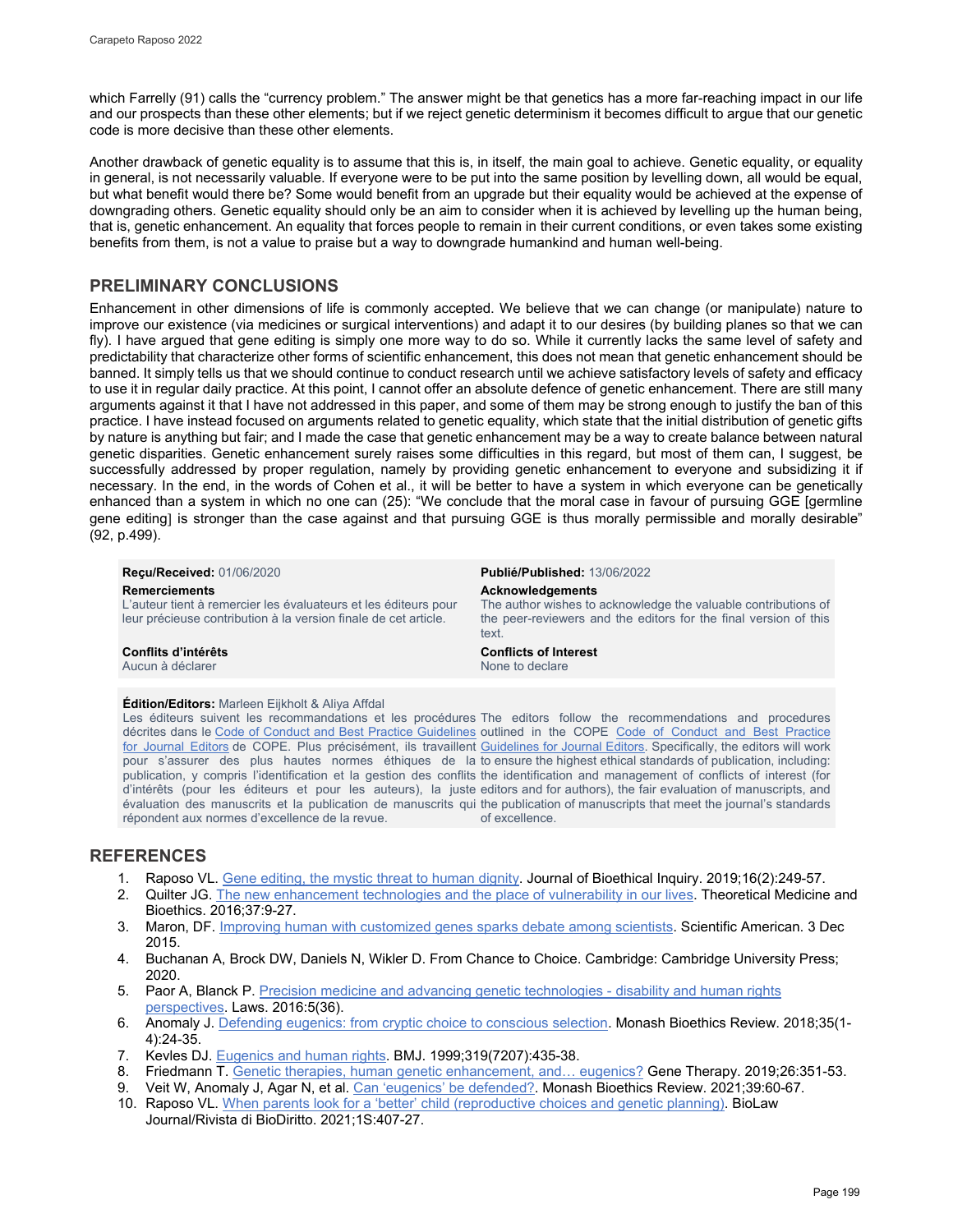- 11. Buchanan A. Beyond Humanity? The Ethics of Biomedical Enhancement. Oxford: Oxford University Press; 2011.
- 12. Ellison T. Why genetics is CRISPR than it used to be: helping the novice understand germ line modification and its [serious implications.](https://mylaw2.usc.edu/why/students/orgs/ilj/assets/docs/26-3-Ellison.pdf) Southern California Interdisciplinary Law Journal. 2017;26(3):595-622.
- 13. Roberts JTF. [Treating the enhancement debate: irrelevant distinctions in the enhancement medicine debate.](http://www.kriterion-journal-of-philosophy.org/kriterion/issues/Kriterion-2014-28/Kriterion-2014-28-001-012-roberts.pdf)  Kriterion. 2014;28:1-12.
- 14. Sandel M. The Case Against Perfection: Ethics in the Age of Genetic Engineering. Cambridge, MA: Harvard University Press; 2009.
- 15. Goodfield J. Playing God. Genetic Engineering and the Manipulation of Life. London: Hutchinson; 1997.
- 16. Fukuyama F. Our Posthuman Future: Consequences of the Biotechnology Revolution. New York: Farrar, Straus and Giroux; 2002.
- 17. Peters T. 2003. Playing God? Genetic Determinism and Human Freedom. London: Routledge; 2003.
- 18. Enriquez P[. Genome editing and the jurisprudence of scientific empiricism.](https://papers.ssrn.com/sol3/papers.cfm?abstract_id=2760125) Vanderbilt Journal of Entertainment and Technology Law. 2017;19(3):603-95.
- 19. Boglioli E, Magali R. Rewriting the [book of life: a new era in precision gene editing.](http://media-publications.bcg.com/BCG-New-Era-Precision-Gene-Editing-09Sept15.pdf) Working Paper. The Boston Consulting Group. Sept 2015.
- 20. Habermas J. The Future of Human Nature. Malden: Polity; 2003.
- 21. Lorenz S[. The future of education: genetic enhancement and metahumanities.](https://jetpress.org/v25.1/sorgner.htm) Journal of Evolution and Technology. 2015;25(1):31-48.
- 22. Frankel MS, Chapman AR. Human [Inheritable Genetic Modifications.](http://www.aaas.org/sites/default/files/germline.pdf) American Association for the Advancement of Science; Sept 2000.
- 23. Council of Europe. Convention for the Protection of Human Rights and Dignity of the Human Being with regard to [the Application of Biology and Medicine.](https://www.coe.int/en/web/bioethics/oviedo-convention) ETS No 164; Oviedo, Spain.
- 24. Williams EA[. Good, Better, Best: The Human Quest for Enhancement.](https://www.aaas.org/sites/default/files/HESummaryReport1.pdf) Summary Report of an Invitational Workshop Convened by the Scientific Freedom, Responsibility and Law Program. American Association for the Advancement of Science. 2006.
- 25. Cohen IG. [What \(if anything\) is wrong with human enhancement? what \(if anything\) is right with it?](https://petrieflom.law.harvard.edu/resources/article/what-if-anything-is-wrong-with-human-enhancement-what-if-anything-is-right-) Tulsa Law Review. 2014;49:645-87.
- 26. Engelhardt TH, Wildes K. Health and disease philosofical perspectives. In: Reich WT, editor. Encyclopedia of Bioethics, Vol. II. New York: Simon and Schuster Macmillan; 1995. p.1101-06.
- 27. Hofmann B[. Limits to human enhancement: nature, disease, therapy or betterment?](https://doi.org/10.1186/s12910-017-0215-8) BMC Medical Ethics. 2017;18:56.
- 28. Romeo Malanda S. Intervenciones Genéticas Sobre el Ser Humano y Derecho Penal. Bilbao-Granada: Editorial Comares; 2006.
- 29. Daniels N. Just Health: Meeting Health Needs Fairly. New York: Cambridge University Press; 2008.
- 30. Sabin JE, Daniels N[. Determining "medical necessity" in mental health practice.](https://pubmed.ncbi.nlm.nih.gov/7860291/) Hastings Center Report. 1994;24(6):5-13.
- 31. Daniels N[. Normal functioning and the treatment-enhancement distinction.](https://pubmed.ncbi.nlm.nih.gov/10858880/) Cambridge Quarterly of Healthcare Ethics. 2000;9(3):309-22.
- 32. Juengst ET. [Can enhancement be distinguished from prevention in genetic medicine?](https://pubmed.ncbi.nlm.nih.gov/9186925/) Journal of Medicine and Philosophy.1997;22(2):125-42.
- 33. Juengst ET. What does enhancement mean? In: Parens E, editor. Enhancing Human Traits (Ethical and Social Implications). Washington, D.C.: Georgetown University Press; 1998. p. 48-69.
- 34. Juengst ET. Is better always good? The enhancement project. In: Parens E, editor. Enhancing Human Traits (Ethical and Social Implications). Washington, D.C.: Georgetown University Press; 1998. p. 3-7.
- 35. Resnik DB. [The moral significance of the therapy-enhancement distinction in human genetics.](https://pubmed.ncbi.nlm.nih.gov/10858885/) Cambridge Quarterly of Healthcare Ethics. 2000;9(3):365-77.
- 36. Silver A. Fatal attraction to normalizing: treating disabilities as deviations from 'species-typical' function. In: Parens E, editor. Enhancing Human Traits (Ethical and Social Implications). Washington, D.C.: Georgetown University Press; 1998. p. 95-123.
- 37. Lagay F. [Gene therapy or genetic enhancement: does it make a difference?](http://journalofethics.ama-assn.org/2001/02/gnth1-0102.html) AMA Journal of Ethics. 2001;3(2):37- 39.
- 38. So D, Kleiderman E, Touré SB, Joly Y. [Disease resistance and the definition of genetic enhancement.](https://pubmed.ncbi.nlm.nih.gov/28443132/) Frontiers in Genetics. 2017;8:40.
- 39. Walters L, Palmer JG. The Ethics of Human Gene Therapy. New York: Oxford University Press; 1997.
- 40. Powell [R. In genes we trust: germline engineering, eugenics, and the future of the human genome.](https://pubmed.ncbi.nlm.nih.gov/26475170/) Journal of Medicine and Philosophy. 2015;40(6):669-95.
- 41. Loftis JR[. Germ-line enhancement of humans and nonhumans.](https://pubmed.ncbi.nlm.nih.gov/15881796/) Kennedy Institute of Ethics Journal. 2005;15(1):57- 76.
- 42. Anomaly J. Creating Future People: The Ethics of Genetic Enhancement. London: Routledge; 2020.
- 43. Fredman S. [Substantive equality revisited.](https://doi.org/10.1093/icon/mow043) International Journal of Constitutional Law. 2016;14(3):712-38.
- 44. Lindblom L. [In defense of Rawlsian fair equality of opportunity.](https://www.tandfonline.com/doi/full/10.1080/05568641.2018.1445550) Philosophical Papers. 2018;47(2):235-63.
- 45. Cuyás y Mata M. Cuestiones de Bioética. Madrid: Institut Borja de Bioética a y Fundación Mapfre Medicina; 1997.
- 46. Doob LW. Personality, Power, and Authority: A View from the Behavioral Sciences. Westport, Conn.: Greenwood Press; 1983.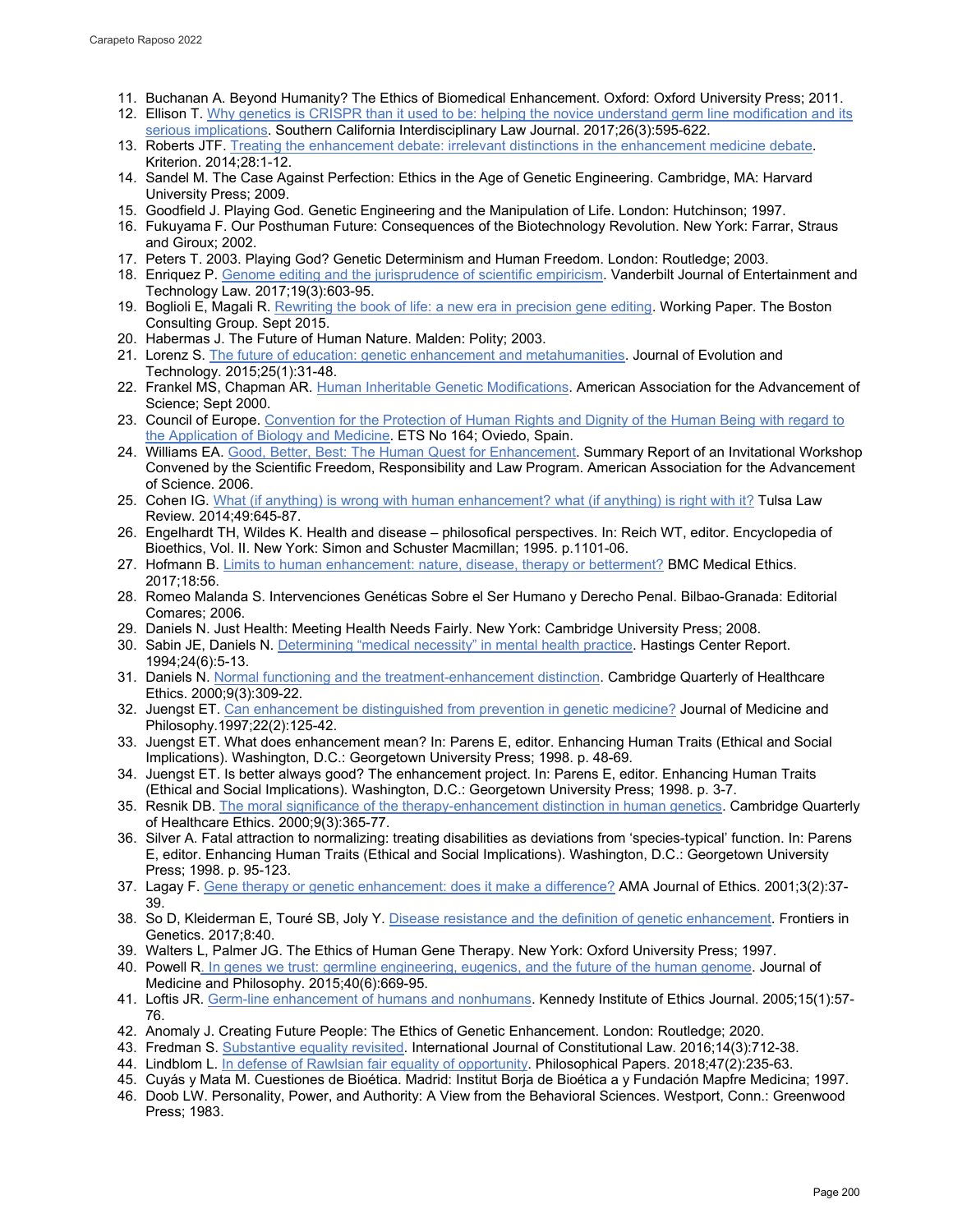- 47. World Health Organization. [Preamble to the Constitution of the World Health Organization.](http://www.who.int/governance/eb/who_constitution_en.pdf) Adopted by the International Health Conference, New York, June 19-22, 1946.
- 48. Conrad P, Barker K[. The social construction of illness: key insights and policy implications.](https://pubmed.ncbi.nlm.nih.gov/20943584/) Journal of Health and Social Behavior. 2010;51(suppl):S67-79.
- 49. Silver LM. Remaking Eden: Cloning, Genetic Engineering and the Future of Human Kind. London: Phoenix Giant; 1999.
- 50. Sparrow R. [Better than men? Sex and the therapy/enhancement distinction.](https://pubmed.ncbi.nlm.nih.gov/20653249/) Kennedy Institute of Ethics Journal. 2010;20(2):115-44.
- 51. Allhoff F[. Germ-line genetic enhancement and Rawlsian primary goods.](https://pubmed.ncbi.nlm.nih.gov/15881795/) Kennedy Institute of Ethics Journal. 2005;15(1):39-56.
- 52. Harris J, Chan S. Understanding the [ethics of genetic enhancement.](https://pubmed.ncbi.nlm.nih.gov/18283288/) Gene Therapy. 2008;15(5):338-39.
- 53. Sparrow R. A not-so-new eugenics: [Harris and Savulescu on human enhancement.](https://www.jstor.org/stable/41058988) Hastings Center Report. 2011;41(1):32-42.
- 54. MacKellar C. [Why human germline genome editing is incompatible with equality in an inclusive society.](https://pubmed.ncbi.nlm.nih.gov/33459206/) The New Bioethics. 27(1):19-29.
- 55. Mehlman M, Botkin J. Access to the Genome: The Challenge to Equality. Washington, DC: Georgetown University Press; 1998.
- 56. Rodriguez E. [Ethical issues in genome editing using](https://philpapers.org/rec/RODEII-2) CRISPR/CAS9 system. Journal of Clinical Research and Bioethics. 2016;7(2):266.
- 57. Farrelly C[. Genes and equality.](https://jme.bmj.com/content/30/6/587) Journal of Medical Ethics. 2004;30(6):587-92.
- 58. Rothstein MA[. Legal conceptions of equality in the genomic age.](https://scholarship.law.umn.edu/cgi/viewcontent.cgi?article=1127&context=lawineq) Law & Inequality. 2007;25(2):429-63.
- 59. Rao R. [Equal liberty: assisted reproductive technology and reproductive equality.](https://repository.uchastings.edu/faculty_scholarship/659/) George Washington Law Review. 2008;76:1457-89.
- 60. Fox D[. The illiberality of 'liberal eugenics'.](https://papers.ssrn.com/sol3/papers.cfm?abstract_id=1072104) Ratio. 2007;20.
- 61. Cerovac I. [Liberal equality, fair cooperation and genetic enhancement.](https://www.openstarts.units.it/handle/10077/13523) Etica & Politica / Ethics & Politics. 2016;18(3):423-40.
- 62. Lindsay RA. Enhancements and justice: problems in determining the requirements of justice in a genetically [transformed society.](https://pubmed.ncbi.nlm.nih.gov/15881599/) Kennedy Institute of Ethics Journal. 2005;15(1):3-38.
- 63. Harvard Law Review Association. [Regulating preimplantation genetic diagnosis: the pathologization problem.](https://pubmed.ncbi.nlm.nih.gov/15988861/) Harvard Law Review. 2005;118(8):2770-91.
- 64. Aurenque D[. Genetic diversity as a value: imposing fairness.](https://www.tandfonline.com/doi/abs/10.1080/15265161.2015.1028673?journalCode=uajb20) American Journal of Bioethics. 2015;15(6):18-20.
- 65. Sparrow R. [Imposing genetic diversity.](https://pubmed.ncbi.nlm.nih.gov/26030484/) American Journal of Bioethics. 2015;15(6):2-10.
- 66. Bagenstos SR. [Disability, life, death, and choice.](https://heinonline.org/HOL/Page?handle=hein.journals/hwlj29&div=15&g_sent=1&casa_token=) Harvard Journal of Law and Gender. 2006;29:425-63.
- 67. Hayden EC. Should you [edit your children's genes?](https://www.nature.com/articles/530402a) Nature. 2016;530(7591):402-5.
- 68. Shakespeare T[. Choices and rights: eugenics, genetics and disability equality.](https://www.tandfonline.com/doi/abs/10.1080/09687599826452) Disability & Society. 1998;13(5):665- 81.
- 69. Stainton T[. Missing the forest for the trees? a disability rights take on genetics.](http://citeseerx.ist.psu.edu/viewdoc/download?doi=10.1.1.516.640&rep=rep1&type=pdf) Journal on Developmental Disabilities. 2007;13(2):89-92.
- 70. Zaret A. [Editing embryos: considering restrictions on genetically engineering humans.](https://repository.uchastings.edu/hastings_law_journal/vol67/iss6/7/) Hastings Law Journal. 2016;67(6):1805-39.
- 71. Brenner SW[. Humans and humans+: technological enhancement and criminal responsibility.](https://papers.ssrn.com/sol3/papers.cfm?abstract_id=2360756) Boston University Journal of Science & Technology Law. 2013;19:215-85.
- 72. Bognar G. **Enhancement and equality. Ethical Perspectives.** 2012;19(1):11-32.
- 73. Buchanan A[. Enhancement and the ethics of development.](https://pubmed.ncbi.nlm.nih.gov/18561576/) Kennedy Institute of Ethics Journal. 2008;18(1):1-34.
- 74. Anomaly J[. Public goods and procreation.](https://dukespace.lib.duke.edu/dspace/bitstream/handle/10161/9731/Anomaly%20-%20Public%20Goods%20and%20Procreation.pdf?sequence=1) Monash Bioethics Review. 2014; 32:172-88.
- 75. English V, Sommerville A. Drawing the line: the need for balance. In: Lee E, et al., editors. Designer Babies: Where Should We Draw the Line? London: Hodder & Stoughton; 2002. p. 1-14.
- 76. Richards M. Future bodies: some history and future prospects for human genetic selection. In: Bainham A, Sclater S, Richards M, editors. Body Lore and Laws. Oxford-Portland: Hart Publishing; 2002. p. 289-307.
- 77. Mehlman MJ. [Genetic enhancement: plan now to act later.](https://pubmed.ncbi.nlm.nih.gov/15881797/) Kennedy Institute of Ethics Journal. 2005;15(1):77-82.
- 78. Robertson JA. Children of Choice: Freedom and the New Reproductive Technologies. Princeton, NJ: Princeton University Press; 1994.
- 79. The President's Council on Bioethics. [Beyond Therapy: Biotechnology and the Pursuit of Happiness.](http://changethis.com/manifesto/9.BeyondTherapy/pdf/9.BeyondTherapy.pdf) Washington, D.C; Oct 2003.
- 80. Narveson J. [On Dworkinian equality.](https://philpapers.org/rec/NARODE) Social Philosophy & Policy. 1983;1(1):1-23.
- 81. Nozick R. Anarchy, State, and Utopia. Oxford: Basil Blackwell; 1974.
- 82. Anderson ES. What is the [point of equality?](https://www.journals.uchicago.edu/doi/10.1086/233897) Ethics. 1999;109(2):287-337.
- 83. Arneson RJ[. Luck egalitarianism interpreted and defended.](https://www.jstor.org/stable/43154426) Philosophical Topics. 2004;32(1/2):1-20.
- 84. Knight C. [Luck egalitarianism.](https://compass.onlinelibrary.wiley.com/doi/abs/10.1111/phc3.12077) Philosophy Compass. 2013;8(10):924-34.
- 85. Kamm FM. [Is there a problem with enhancement?](https://pubmed.ncbi.nlm.nih.gov/16006376/) American Journal of Bioethics. 2005;5(3):5-14.
- 86. Fox D[. Silver spoons and golden genes: genetic engineering and the egalitarian ethos.](https://journals.sagepub.com/doi/abs/10.1177/009885880703300402) American Journal of Law and Medicine. 2007;33(4):567-623.
- 87. Sandel MJ. [The case against perfection.](https://www.theatlantic.com/magazine/archive/2004/04/the-case-against-perfection/302927/) The Atlantic. April 2004.
- 88. De Miguel Beriain I[. Legal issues regarding gene editing at the beginning of life: an EU perspective.](https://pubmed.ncbi.nlm.nih.gov/28976851/) Regenerative Medicine. 2017;12(6):669-79.